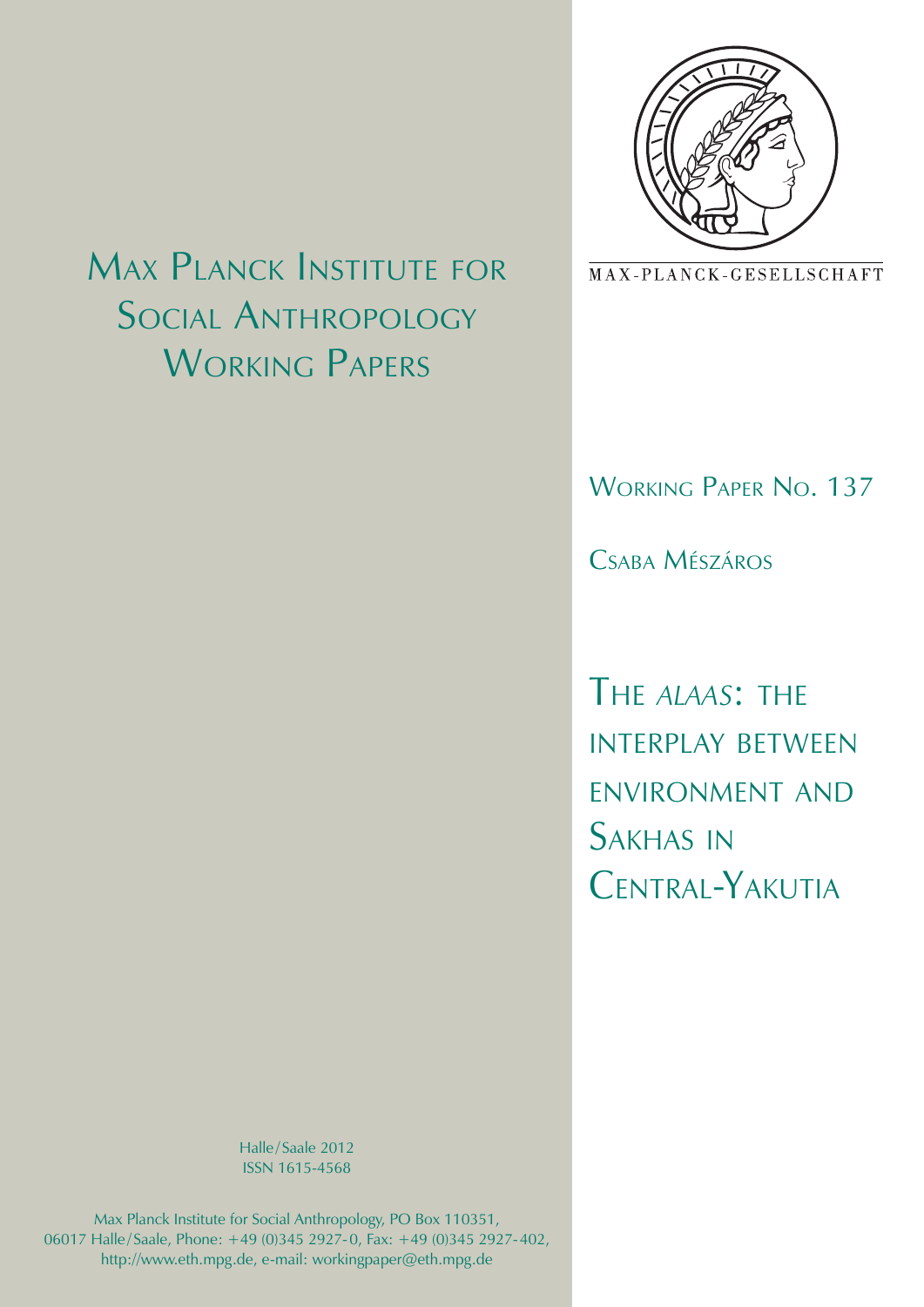# **The** *alaas***: the interplay between environment and Sakhas in Central-Yakutia<sup>1</sup>**

Csaba Mészáros<sup>2</sup>

# **Abstract**

*Alaas*es, thermokarst depressions formed in the permafrost environment of Yakutia (north-eastern Siberia) provide fertile hayfields for the Sakha cattle economy. At this northern latitude, cattle breeding is in particular demand of nutritious fodder, because cows spend an average of nine months in winter-stables. Therefore, *alaas*es are in the focus of Sakha environmental perception. Sakhas not only dwell at *alaas*es, but through their economic activities, they modify and maintain them as well. This process is based on control and domination rather than on procurement of the environment. Villagers in Tobuluk (central Yakutia) consider the areas surrounding their village as controlled islands of *alaas*es (hayfields) in a sea of uncontrolled forest. In this paper, I examine Sakha environmental perception in which landscapes and cardinal directions evoke and define each other and characterise those who reside there. Due to the subsequent transformations of Sakha economy and lifestyle by the Soviet and Russian state administration in the last 100 years (collectivisation, centralisation, and decollectivisation), the way Sakhas interact with their surroundings has transformed radically within the past four generations, causing profound differences in the way generations relate to, interact with, and understand *alaas*es.

<sup>&</sup>lt;u>1</u><br><sup>1</sup> I would like to express my gratefulness to Joachim Otto Habeck and Gonçalo Santos, the two reviewers of my Working

Paper for their helpful advice and constructive criticism. This paper has benefited a lot from their comments.<br><sup>2</sup> Csaba Mészáros (PhD) is a research fellow at the Institute of Ethnology, Research Centre for the Humanities Hungarian Academy of Sciences in Budapest, and lecturer of ethnography at the Balassi Institute for Hungarian Studies. e-mail: meszaros@etnologia.mta.hu; csabimes@gmail.com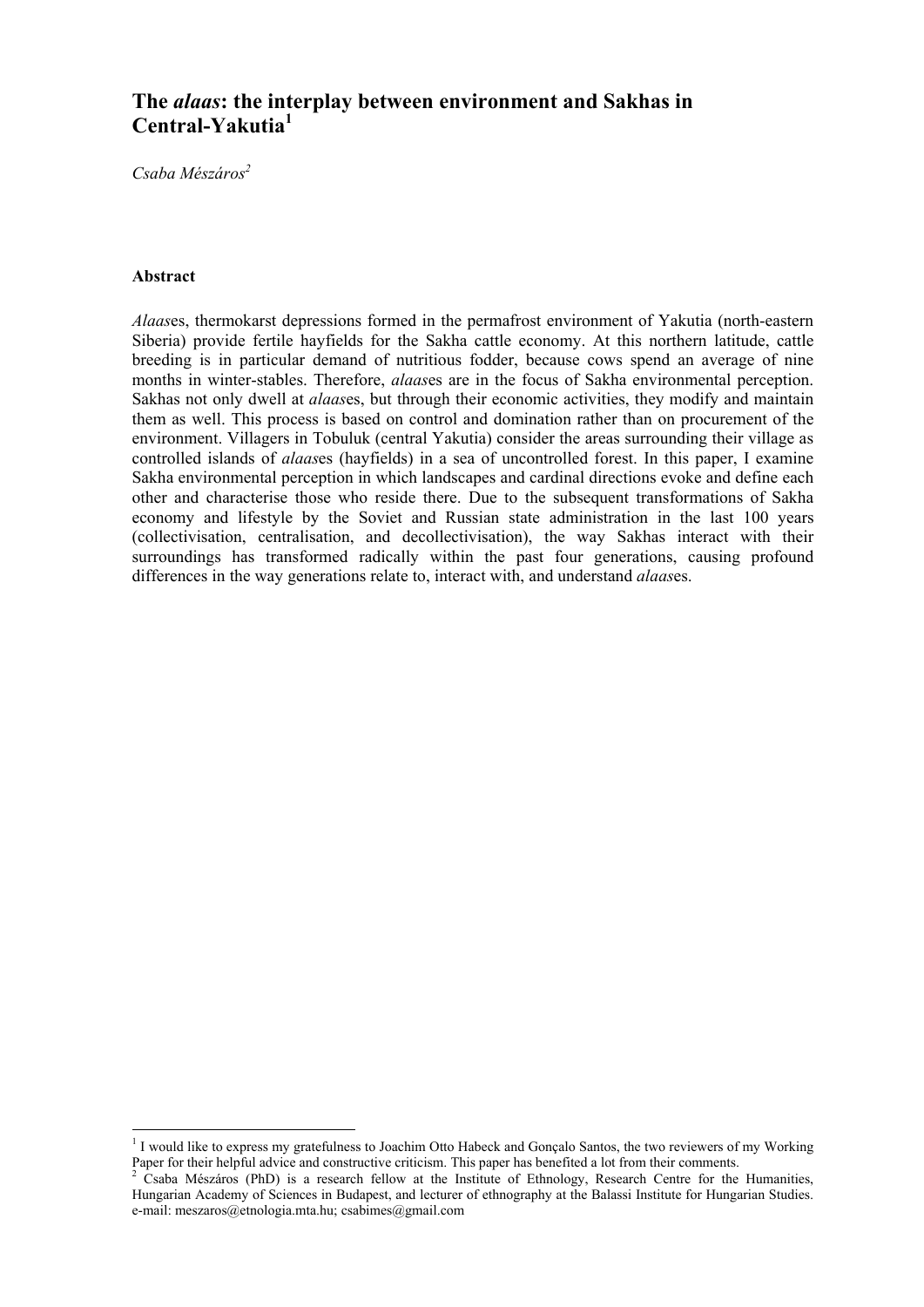# **1. Introduction**

Although literature on cultural ecology and environmental anthropology has been rich in thorough studies since the 1960s (Steward 1955; Descola 1986), Eric Hirsch characterised the domain of landscape research in the introduction of his edited volume by pointing out that "landscape has received little overt anthropological treatment" (Hirsch 1996: 1). Research on dissimilar local systems of environmental perception and on culturally and historically constructed places has gradually become a focus of anthropological inquiry, (Hirsch and O'Hanlon 1996; Ingold 2000; Low and Lawrence-Zuñiga 2003; Strathern and Stewart 2003; Johnson and Hunn 2010) and of Siberian studies as well (Habeck 2006a; Halemba 2006; Jordan 2011). This paper contributes to recent discussions of the human process of dwelling in various environments. In contemporary anthropological understanding, it has become more and more apparent that environment and physical space cannot be alienated from resident communities as a neutral container of human activities, but it is rather a 'lived in' world imbued with everyday activities, memories, and meanings. According to this interpretation, landscapes and places are not cut out of the hostile, surrounding environment through the mental act of humanisation, but rather, are composed in a process of co-existence between humans and non-humans, in a given territory, forming an intimate unity (Ingold 2000: 20).

Communities dwelling in a territory locate, perceive, and evaluate themselves and their actions in accordance with their local construction of landscapes and places (Ingold 2000). Therefore, culturally constructed landscapes provide a home for resident communities, and places present in historical narratives anchor collective memory (Cruikshank 2005; Cruikshank and Argounova 2000).

Environmental perception develops through direct experiences gained from everyday contacts and interactions with the immediate surroundings. This perception can be juxtaposed with a more global environmental knowledge (based on Euro-American concepts of what nature is) transmitted partly by mass-communication, which provides an outside perspective, "as if the viewer was detached from" the landscape (Karjalainen and Habeck 2004: 168). The interplay of these two perspectives provides resident communities with local environmental knowledge in a globalised world.

Theories on environmental perception were traditionally based on materials collected among hunter-gatherer (Bird-David 1990: 189) and pastoralist societies (Ingold 2000). Detailed information about the environmental perception of sedentary communities in Siberia is conspicuously limited. Although a series of studies with dissimilar approaches has recently tackled the problem of Sakha environmental perception (Takakura 2002; Crate 2006, 2008; Argounova-Low 2011), certain peculiarities of the perception of this traditionally sedentary group have remained unexplained.

At the same time, the human process of place-making effects the local environmental perception, as the environment that is 'lived in' encloses both culturally defined places and territories of minor interest. Hence, rather than questioning the validity of the Euro-American binary concepts of 'nature' and 'society' and problematising the specificities of the interface between local concepts of nature and society/culture, I find it more instructive to describe the local environmental perception in the village-community under survey by focusing on the difference between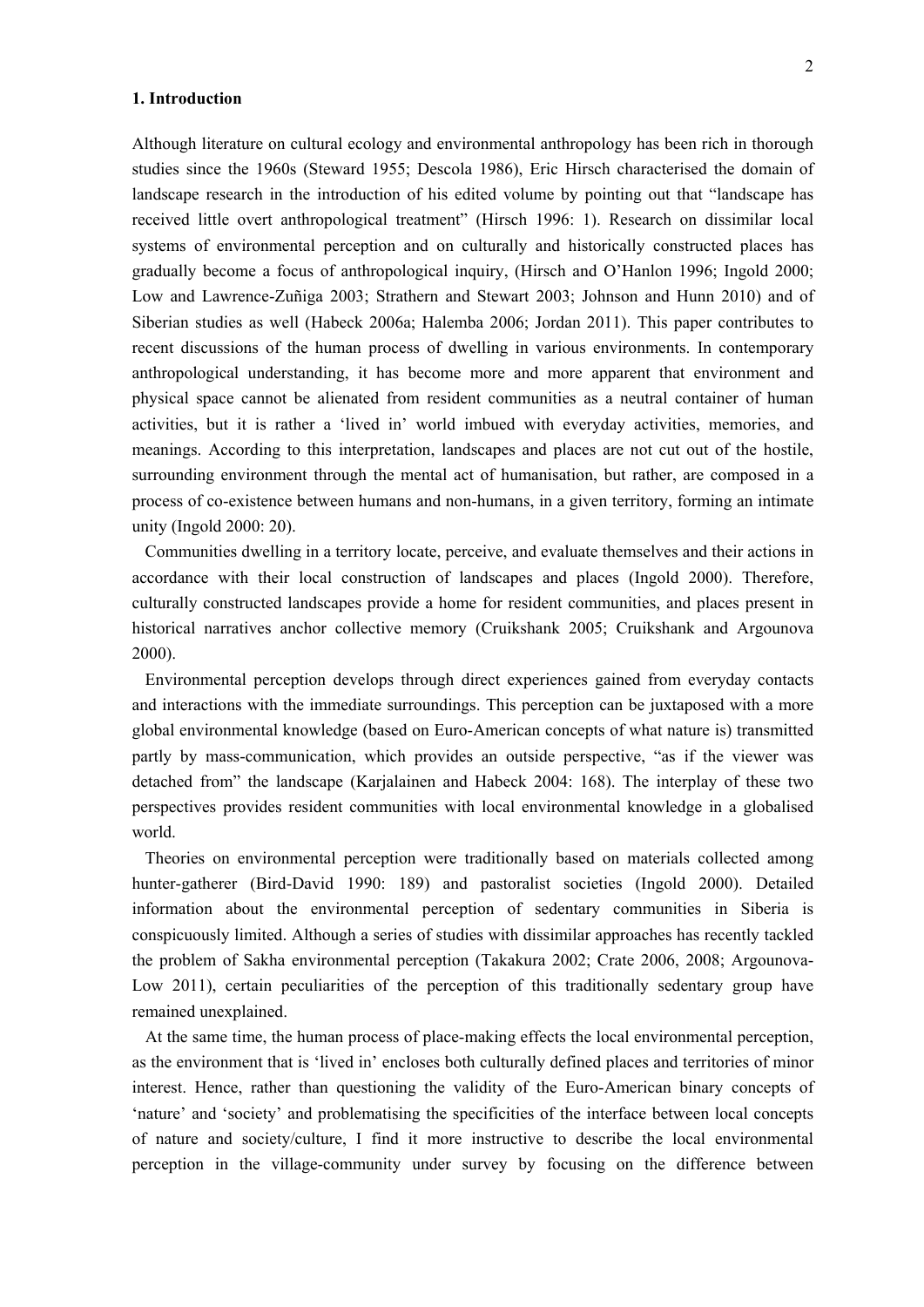interactions with and concepts of places visited, used, and communicated about both frequently and rarely.

One important characteristic of environmental perception in the village community I conducted fieldwork in is its fragmentary nature. For the inhabitants of my field site Tobuluk<sup>3</sup> – and I argue for Sakhas more generally – the surrounding environment does not consist of a uniform totality formed by permanent human and non-human interactions; rather, it consists of a cluster of landscapes (ecotopes) controlled to varying degrees, and the surrounding territories do not provide an equal feeling of familiarity and safety for villagers in Tobuluk due to the dissimilar intensity and forms of interaction between landscapes and them. This distinctiveness of Sakha environmental perception can be explained by the traditional methods of local agricultural activities. Due to these methods, people in Tobuluk may feel at ease with unfamiliar, remote territories if the latter evoke the idea of homeland with the comforting landscape of their labour and residence. And, in contrast, some nearby unused territories may seem unfamiliar or even hostile for them.

The present article<sup>4</sup> is based on data collected in Tobuluk, an ethnically uniform Sakha village of central Yakutia, and focuses on two interrelated research problems. First, I describe how the local inhabitants' environmental perception is based on a process of observing, interacting with, and communicating about the community's immediate environment. This process does not focus solely on landscape types, but forms a complex system in which landscapes and cardinal directions evoke and define each other and characterise those who reside there. According to local stereotypes attached to environmental perception in Tobuluk, the permanent interaction with a landscape-type deeply influences the cast of mind and the moral values of Sakhas and other ethnic groups.

Although environmental perception in less mobile, small-scale societies might create isolated but detailed islands of understanding environment (Brown 1983), Sakhas in Tobuluk normally localise themselves and define their immediate environment in the wider context of culturally determined macro-environment frames (the Republic of Yakutia, the Russian Federation, etc.) of which they do not have any direct sensory knowledge. To do so, instead of using a value-neutral longitudinal and latitudinal system, most people in Tobuluk generally apply a richly contextualised system of cardinal directions for positioning their environment of everyday interactions. I argue that in this complex system of environmental perception humans not only take an active role in transforming the surrounding world into landscapes, but the landscapes inform Tobuluk inhabitants about the qualities of local communities, especially with regard to their behaviour, major character traits, and ethnic affiliation. Since humans and landscapes can equally play an active role in this relationship, it is clear that Tobuluk environmental perception can be characterised as an 'interplay' between landscapes and communities rather than a one-sided process of encoding cultural meanings in a passive environment.

Secondly, I endeavour to focus on the temporality of the Tobuluk environmental perception. Due to the subsequent transformations of the village's economy and lifestyle by the Soviet and Russian state administration in the last 100 years (collectivisation, centralisation, and decollectivisation), the way Sakhas interact with their surroundings has transformed radically within the past four generations. One can detect profound differences in the way generations relate to, interact with, understand, and evaluate landscapes as a result of the relatively rapid and intense changes.

1

<sup>&</sup>lt;sup>3</sup> Due to sensitive data presented in this paper I use pseudonyms for localities and people.<br><sup>4</sup> This paper uses supported by the  $V91267$  research programme on Symbolic Landesgness

This paper was supported by the K81267 research programme on *Symbolic Landscapes and Ethnic Relations in Russia* of the Hungarian State Research Fund.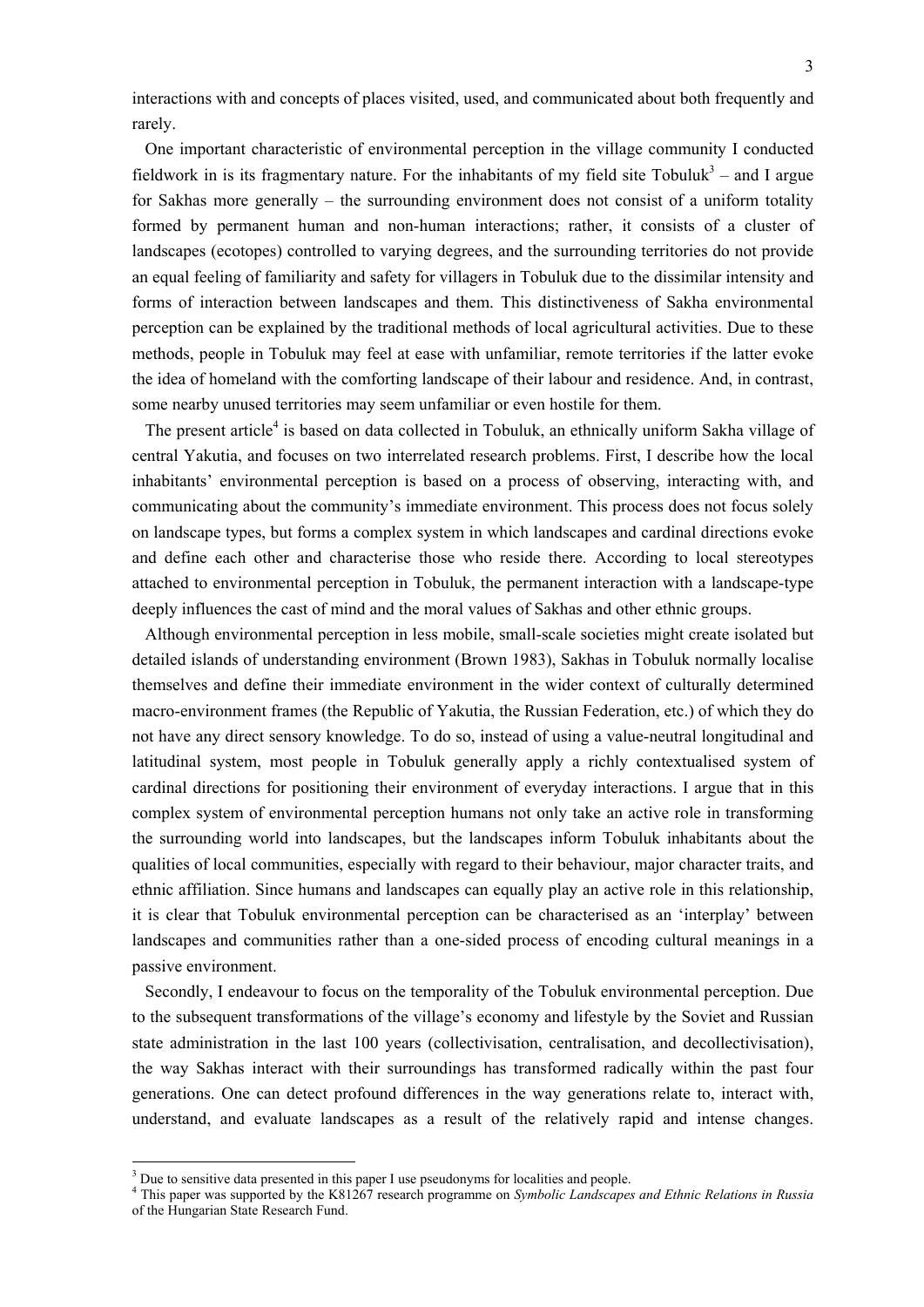Moreover, the role of environmental knowledge is a new factor shaping local environmental perception after perestroika (Crate 2006). Environmental knowledge and consciousness transmitted by mass media and public education has increasingly effected the local environmental perception of juveniles and middle-aged people in the villages of Yakutia.

Finally, I argue that the study of Sakha environmental perception not only provides researchers with better insight into the environmental problems in Yakutia (Crate 2008b, 2011), it also contributes to a more detailed understanding of social formations and fragmentations in Yakutia by connecting environments with the immanent qualities of resident communities.

#### **2. Environment, Ethnic Groups, and Agriculture in Yakutia**

Before examining Tobuluk environmental perception as understood from data collected through fieldwork, it is worth contextualising the emic data by providing the conventional etic perspective on Yakutia's environment, ethnic groups, and traditional agricultural practices. Yakutia is known for one of the most extreme climatic conditions in the northern hemisphere; its frosty winters bring temperatures of around -60 $\rm{^{\circ}C}$  (an average of -42 $\rm{^{\circ}C}$  in January) and hot summers with temperatures sometimes reaching +40°C. The first frosts may arrive as early as the end of August, and snow in central Yakutia normally disappears only in May. Due to this sharply continental, subarctic climate, the soil in Yakutia is predominantly frozen, thawing only in a one to two meter thick layer in central Yakutia in the summer. This permafrost determines most of Yakutia's terrain formation and vegetation. Although the overwhelming majority of Yakutia's territory is located in the permafrost zone, special thermokarst depressions characterise primarily central Yakutia's lowlands between the Lena and Aldan Rivers.

In the central Yakutian lowlands, 17 per cent of the total land area is covered with thermokarst depressions called *alaas* in Sakha (Katamura et al. 2006). The depression basin of an *alaas* may vary in size and depth. The biggest *alaas*es, like the *Tüngülü* and *Mürü,* extend over more than 500 square kilometres each and enclose two or three villages, whilst the smallest may have a radius of less than 100 metres. These *alaas*es – often considered micro-ecosystems (Crate 2006: 3) – normally consist of a central lake surrounded by steppe-like vegetation. *Alaas*es end abruptly at the surrounding larch-tree taiga.

Although the formation of *alaas*es has yet to be elucidated in detail, it is obvious that forest marshlands (*düöde*) and lakes are initially formed as a result of thermokarst processes – in other words, partial melting of the permafrost. Later, such lakes partially dry out or are artificially drained (Bosikov 1991: 112). The process of *alaas* formation has a cyclical pattern; the flat-water surfaces of an *alaas* lake expand over a number of decades, and then shrink in the following few decades, allowing the size of the surrounding hayfield to grow (Bychkova 2002: 100). Without anthropogenic impact (based on hay-economy), the permafrost table under the *alaas* is being restored and open meadows gradually turn back into larch-tree forests.

*Alaas*es can also be found in smaller size and fewer numbers west of the central Yakutian lowlands in the Viliui River basin and to the north in the Yana and Indigirka River valleys. Due to the high demand for hayfields, Sakhas overwhelmingly reside in these four areas. Sakhas have been residing in central Yakutia since the 14th century and along the rivers Viliui, Indigirka, and Yana since the second half of the 17th century. However, the surrounding mountainous areas to the West, South, and East as well as the vast tundra of North Yakutia have traditionally been the homeland of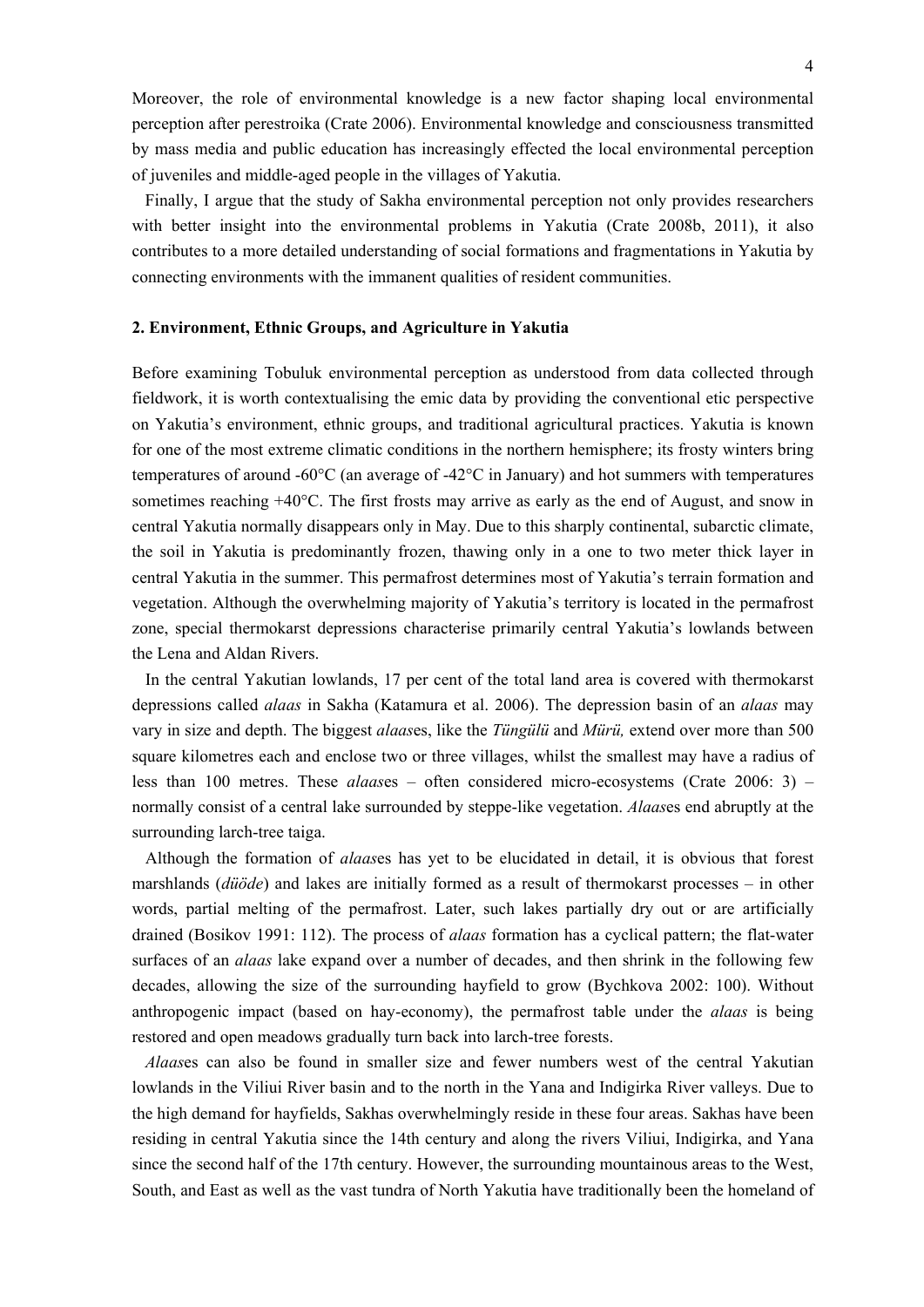other, either reindeer-breeder or hunter-gatherer, autochthonous peoples like the Evenkis, the Evens, the Yukaghirs, and the Chukchis. The number of non-indigenous settlers has grown continuously since the 17th century due to immigration from western Russia and later the Soviet Union but reached its peak in 1989, when the overall number of immigrants outnumbered the population of indigenous peoples in Yakutia. These immigrants normally settled in the mineralrich, mountainous peripheries of the eastern, southern, and western regions, the northern seaports of Yakutia, or the capital city Yakutsk.

The traditional Sakha economy, based on an extraordinary technique of horse and cattle breeding (Abramov and D'jakonov 1990; Vinokurov 2001; Granberg, Soini and Kantanen 2009), has adapted to the severe climatic conditions of Yakutia; at this northern latitude a household needs to collect an average of up to two tonnes of hay per animal (depending on the territory, the climate, and the quality of hayfields) to feed them between September and May. Consequently, hayfields are of immense importance, and Sakha agricultural depends on intensive hay production in the summer due to the high demand for fodder (Crate 2008a: 161). Although approximately half of the hay produced in Yakutia is collected at the *alaas*es (Bosikov 1991: 25–27), there are other ecotopes (Hunn and Meilleur 2010) along the Lena, Viliui, Aldan, and Amga rivers that provide fertile hayfields for Sakha cattle breeding.

The fieldwork data presented in this paper were collected predominantly in Tobuluk, central Yakutia, within the Ust'-Aldan region, approximately 200 kilometres northeast of Yakutsk, in a village of 650 inhabitants (as of 2010). The village is located along the Tobuluk River, which flows to the north to reach the Aldan River, some 70 kilometres away, near the village of Taragaj. The fluvial basin of the river is spotted with *alaas*es around the village of Tobuluk, but the number and size of *alaas*es decreases steadily toward the northern end of the river's basin. There are no *alaas*es around Taragaj. Fertile *alaas*es are distributed rather unevenly over the roughly 1000 square kilometres within the Balyktaakh administrative unit, of which the village of Tobuluk is the centre. The most fertile, dry *alaas*es are located to the west and south of the village. The territories to the east and north are rather swampy, criss-crossed by small creeks.

The village wherein the fieldwork data were collected is situated in the north-eastern part of the administrative territory, and the only road crossing the village comes from the west and leads north. Dirt roads of local importance connect the southern fertile *alaas*es with the village, but the eastern areas are rather inaccessible. Agricultural output in the village of Tobuluk is based predominantly on cattle breeding. Following the collapse of the local state-farm system, Tobuluk households had two choices: either join one of the two local cooperative farms formed after the perestroika; or start a subsistence economy based on mutual and free-will cooperation among relatives. Susan Crate (2006) dubbed this second system "cow and kin" economy. It is based on the long-term cooperation between cattle breeding families bound predominantly by kinship. The two most fragile factors of running a lucrative household-based subsistence economy in Tobuluk are the success of the summertime hay production in July and early August, and the effectiveness of milking.

Households normally need fertile and dry hayfields near dirt-roads and summer camps with barns in the vicinity of rich pastures in order to profit from cattle breeding. If hayfields are wet and boggy with no passable roads, one has to invest much more time, power, and fuel in hay production. Bad working conditions (in some territories hay can only be collected with a scythe and pitchfork) make wet hayfields unprofitable. Furthermore, compared to hay collected from dry hayfields, hay from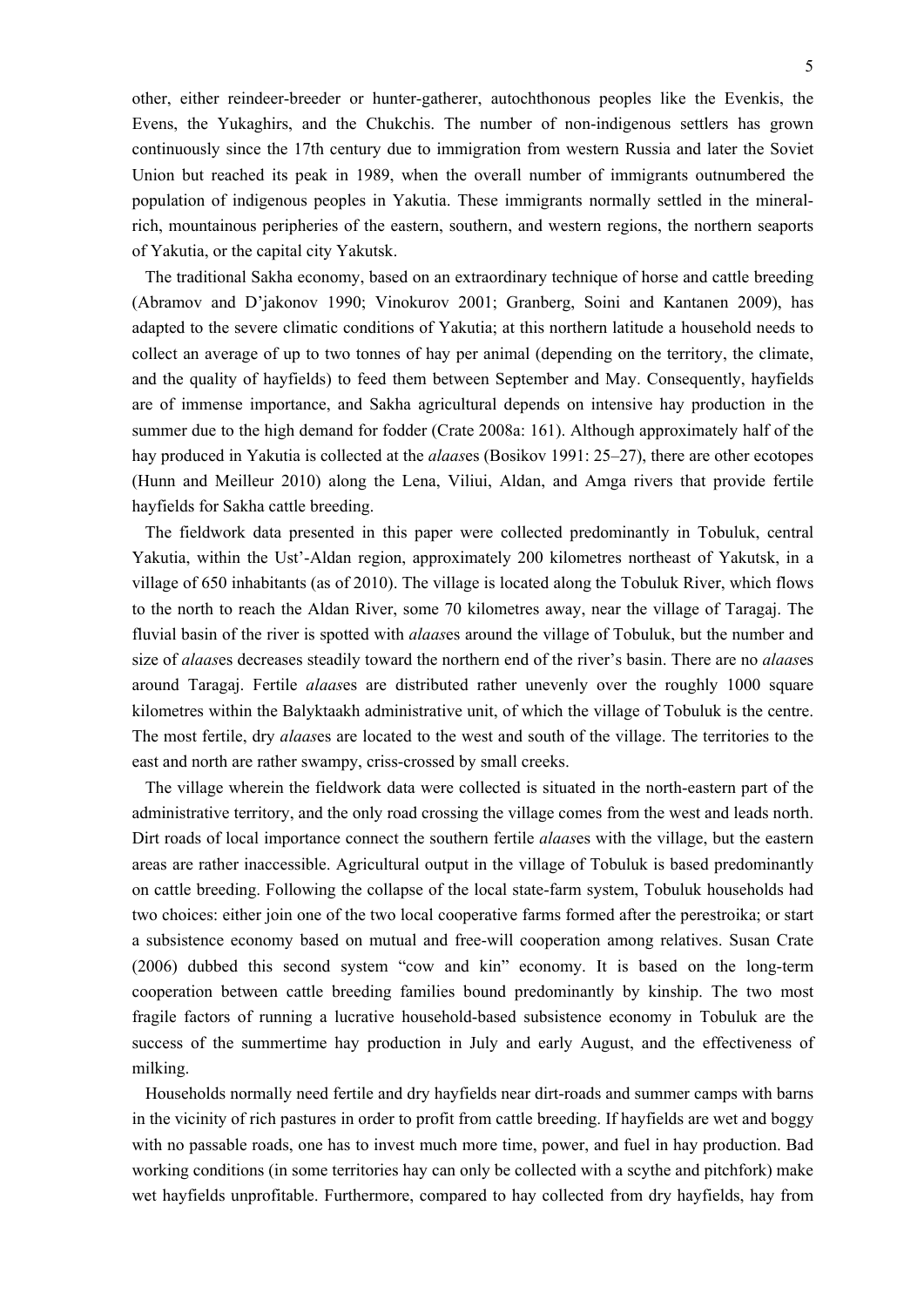wet hayfields will be much less nutritious – requiring more than three tonnes annually per cow. Sakhas therefore make a sharp distinction between low-quality hay from wet hayfields (*uu oto*), and high-quality, dry *alaas* hay (*alaas oto*). Low-quality hay has a negative impact on the fat content of a cow's milk, further decreasing the economic value of cattle breeding.

The lack of barns located at pastures causes a number of problems, mainly because households without summer camps and barns outside the village must use the winter stables in their yard in the village during the summer. Therefore, cows milked twice a day in these barns can only roam to the overgrazed, low-quality pastures around the village, and they do not produce enough milk. The other frequent problem is that cows in search of rich pastures roam far away and they do not return at the evening milking hour.

Since most households lack either optimal hayfields or summer camps with barns, cattle breeding is normally not very profitable. According to Darbasov's estimate, compared to the investments of cattle breeding, the returns from beef are around 53 per cent and from dairy products around 42 per cent in an average household in Yakutia (Darbasov, Egorov and Solov'ev 2000: 75). Households based on subsistence economy receive state subsidies according to the amount of milk they sell to the local, state-owned, milk-acquisition company. The only way a household can sustain cattle breeding in the long run in Tobuluk is to join one of the local cooperatives endowed with a better state subsidising system. Therefore, in 2010 more than two-thirds of Tobuluk cattle belonged to state-subsidised cooperative farms; only one young household in Tobuluk breeds cattle independently.

Due to these economic constraints, traditional household-based cattle breeding now only provides auxiliary income for local families. People depend much more on paid employment and state assistance rather than subsistence economy. Public sector incomes (as listed below) do not mutually exclude each other, people may receive salary, pension, and social assistance at the same time.

| Tobuluk                | Number of recipients | Average income in rouble (as of 2009) |
|------------------------|----------------------|---------------------------------------|
| Village administration | 7                    | 17,739.70                             |
| Secondary school       | 91                   | 11,158.60                             |
| Local hospital         | 22                   | 13,489.40                             |
| Social workers         | 20                   | 9,914.40                              |
| Pension                | 123                  | 6,121.50                              |
| Social assistance      | 72                   | 5,791.60                              |

*Table 1: Public sector incomes and assistance in Tobuluk* 

Nowadays, traditional Sakha economic activities (including cattle breeding, hunting, fishing, etc.) outside the village contribute less and less to the household budgets and may even generate a loss. As a result, people (especially women) lack motivation and the opportunity to interact with the surrounding environment (including *alaas*es) outside the village. Therefore, it is no surprise that for the majority of young people – in contrast to the older generations – a visit to the surrounding *alaas*es during the two to three-week-long summertime hay making is a period of pointless toil rather than a jolly, much awaited, time of the year.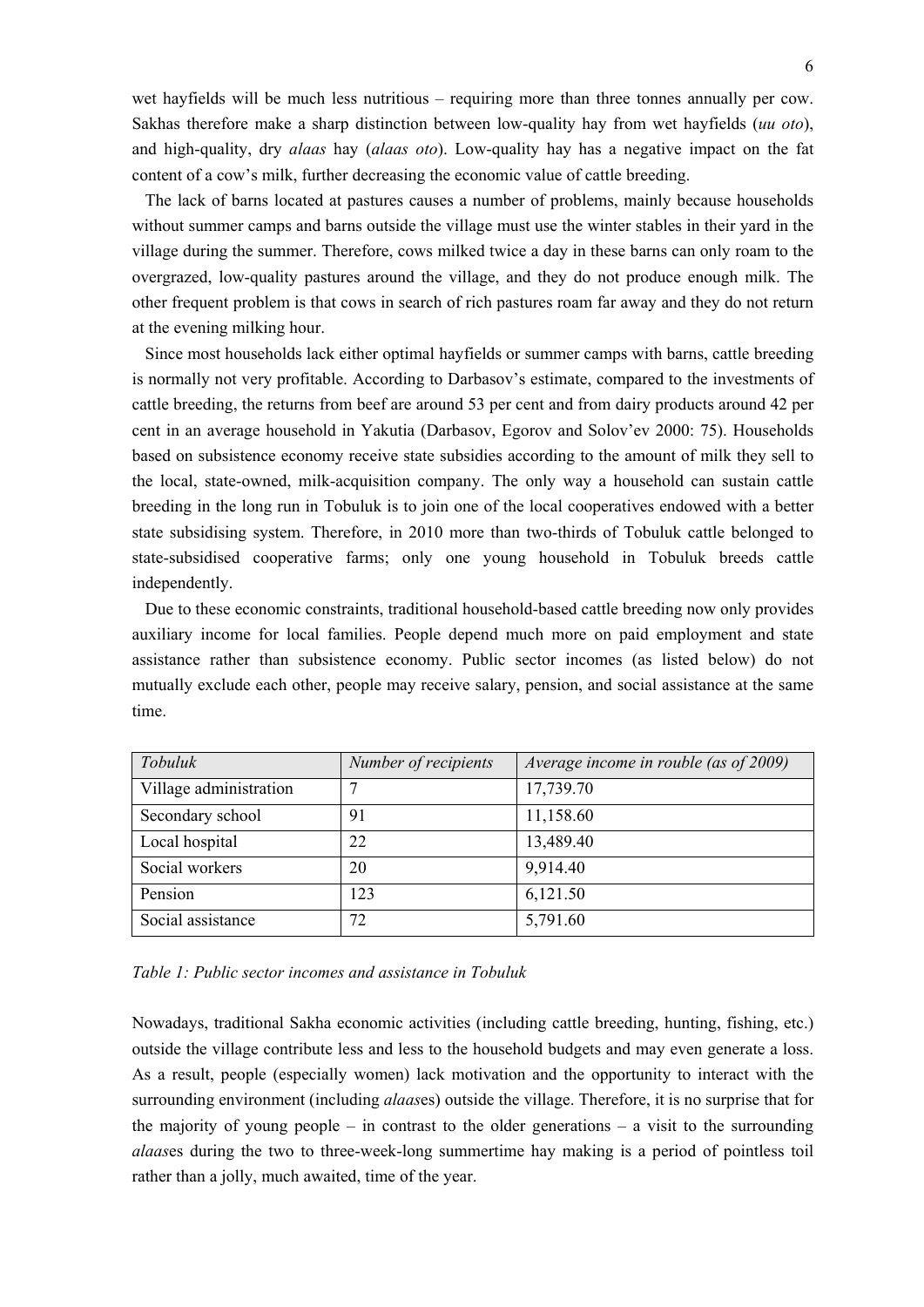#### **3. Making** *alaas* **a Sakha Landscape**

In order to understand the environmental perception of villagers in Tobuluk, one must first closely examine the landscape of great economic and symbolic significance of the village's surroundings. The *alaas* is not just one of the many landscapes of Yakutia; it is the landscape providing home and shelter for the Sakhas. In Sakha, people often call *alaas*es "mother *alaas*" (*ije alaas*), emphasising their affection towards this landscape. Big lakes within an *alaas* may be respected as well, and referred to as grandmothers (*ebe*), lady (*khotun*), or lord (*tojon*). In Tobuluk, some *alaas*es are also anthropomorphised with the help of toponyms like Buluur Lord (*Tojon Buluur*) or Kuusa Grandma (*Kuusa ebeete*).

*Alaas*es traditionally provide a residence for Sakhas in Yakutia, because the abundance of grass in *alaas*es is indispensible for their cattle economy. However, in Sakha environmental perception, there are many different landscapes aside from the *alaas* that can produce fertile hayfields (*khoduha*), such as the wide, fluvial riverine prairies (*khocho*), small glades in the taiga (*yraahyja*), the dry hummocks in wetlands (*kyrdal*), large grasslands (*khonuu, syhyy*), and many others. While these landscapes (especially the *khocho*) may occupy an important place in Sakha environmental perception, the *alaas* is the only focus of Tobuluk inhabitants' environmental perception.

The categorisation of thermokarst depressions as *alaas*es depends partly on the physical settings perceived sensually but also on the knowledge of Sakhas dwelling in the territory. In other words, *alaas* is the outcome of constant interaction between Sakhas and ecological processes of thermokarst formations. Therefore, the identification of this landscape depends as much on the view of the beholder as on the memory of the previously seen scenes (Verdi 2004: 360). Here, I will specify some of the major aspects of Tobuluk Sakhas perception of *alaas*es.

First, for the villagers, an *alaas* is by no means an untouched, virgin landscape. On the contrary, it is the locale of Tobuluk inhabitants' everyday economy and their dwelling within the limitless, wild, and hostile taiga. It is the footprint of their presence, and the secure home of their cultural activities. People in Tobuluk therefore cognise *alaas*es as the arena of their continuous presence, labour, and residence wherein their activities, experiences, and memories transform 'space' into 'places' (cf Basso 1988; Thornton 1997; Gray 2003). As a result, the *alaas* normally contains a number of elements of human constructions, namely huts (*ötökh*) or at least their abandoned ruins *(surt)*, fences around the territory where haystacks are kept (*kürüö*), various stables (*khoton, titiik*), and horse tethering posts (*serge*). Contemporary constructions can be found in the *alaas*es of Tobuluk, like memorials for victims of the Second World War, of the Russian Civil War or for the first members of the local *kolkhoz* (collective farms), electrical cables, or large barns for hundreds of cows built by the brigades of the former local state farm. There are few *alaas*es around Tobuluk, which do not contain visible human constructions; at the very least, the buildings or the ruins of the buildings of an abandoned settlement. Therefore, many toponyms in Tobuluk denote *alaas*es by referring to the presence of human architecture, such as *Balaghannaakh* (*alaas* with winter camp), *Buor uraha* (summer camp built of mud), *Büör surt* (kidney-shaped settlement), etc.

The eminent importance of *alaas* comes from the fact that it is a landscape under the control of Sakha communities. Sakhas not only dwell there, but through their economic activities, they also modify and maintain *alaas*es. This attitude towards landscape is rather different from the way hunter-gatherers normally relate to their territories; Sakhas do not "procure" (Ingold 2000: 28) their environment, they dominate and transform it. Therefore, it is not trust in the "giving environment"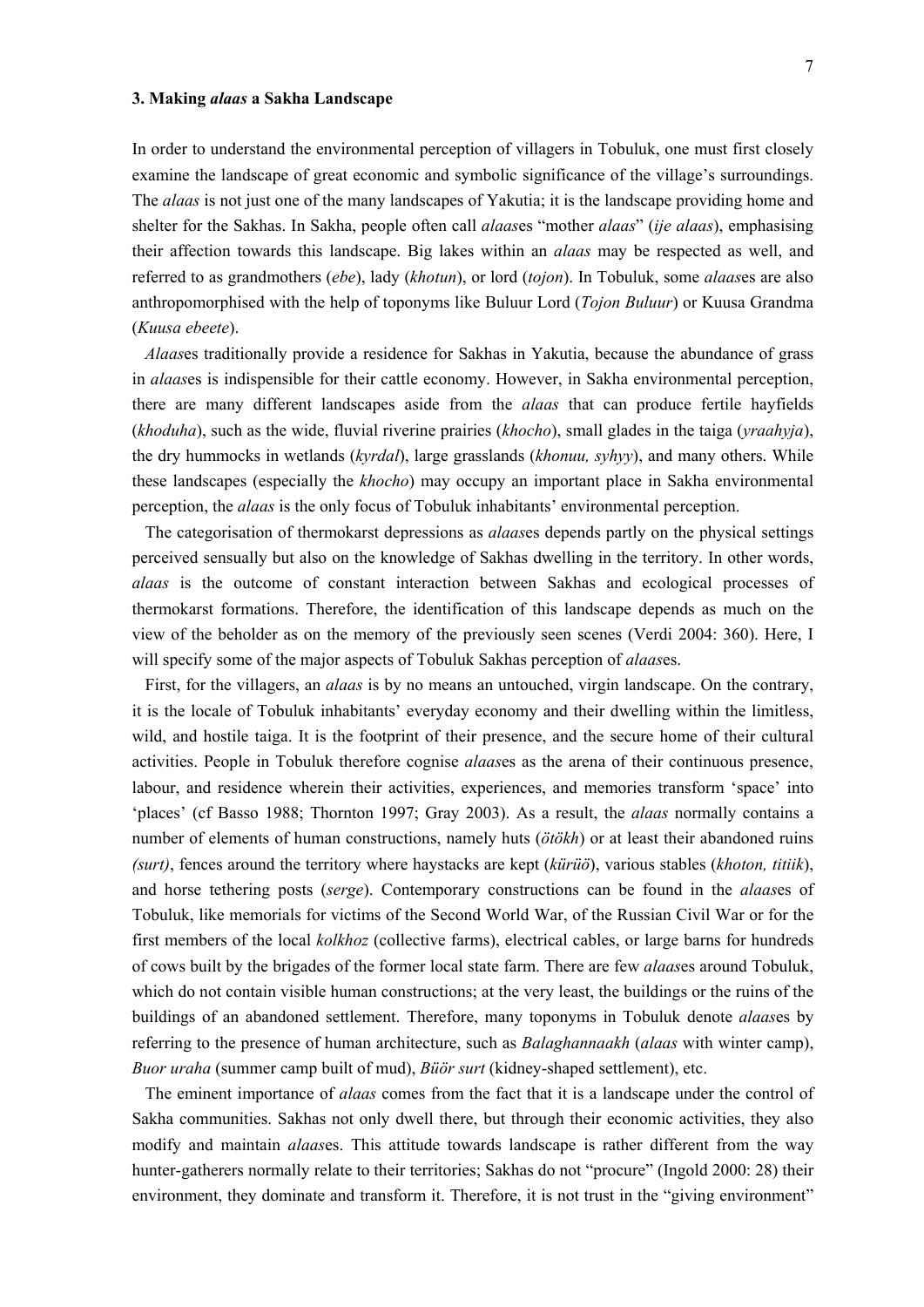(Bird-David 1990) that best characterises the Sakha attitude towards *alaas*es, but rather, permanent control and mutual interdependency. *Alaas*es provide shelter and food for Sakhas only if Sakhas contribute with their own labour and refurbish them year by year. Nothing is ready-made in the *alaas*, and it is the continuous activities of Sakhas that make this landscape their home. At the same time, Sakhas are dependent on the hay, drinking water, fish, and venison provided by the *alaas*es.

This mutual interdependency is manifested in the Sakha nutritional system as well. The eminent and preferred sources of Sakha nutrition are the fruits of the *alaas*. As a result, Sakhas prefer fish from the small *alaas* ponds (crucian carp and minnow) over salmon-like river fish (Maj 2006). Furthermore, they believe that dairy food blesses them with a long and healthy life (Mészáros 2008: 241; Everstov 1996: 22–24). Historical Sakha narratives claim that the food of the *alaas* – being superior to Evenki foods from the taiga – enabled Sakhas to conquer Yakutia and defeat local Evenki people who even envied their dairy products (Sehen Bolo 1994: 85). Moreover, Sakhas prefer to drink 'ice-water' melted from blocks of ice cut from the frozen *alaas* ponds in midautumn, even if in some cases they also may have the opportunity to fetch water directly from rivers. Sakha hunting is also based on *alaas*es. Rather than hunt the moose, reindeer, or grouse (especially in central Yakutia) living in the forest, they watch for ducks and geese during the spring and autumn migrations when these birds stop on the small lakes and ponds of the *alaas*es.

Toponyms around Tobuluk also often refer to the fact that *alaas*es have an important role in the local economy. Some *alaas* names refer to the process of cattle breeding: *Ynakh alaaha* (Cow's *alaas*), *Kyttaajy tierbehe* (Summertime cattle grid at Kyttaajy), *Ojbon küöle* (The lake of ice holes, where cows are watered in wintertime). Others emphasise the importance of hunting and fishing: *Andylaakh* (Rich in velvet scoter), *Kus büteje* (Full of ducks), *Ilimitte* (Net-fishing), and so on.

Local methods of fishing, hunting, collecting hay, and fetching water represent the way people in Tobuluk perceive *alaas*es as territories they dominate and control. The Sakha economy leaves visible footprints on *alaas*es: fences, huts, and stables are constructed for cattle breeding. Lakes are sometimes drastically modified by hunters. At Tobuluk, a few rush-filled, boggy lakeshores were bulldozed in the *sovkhoz* (state farm) era in order to provide a better view of the open water for hunters. Permanent hunting blinds are located along the lakeshores. The most popular fishing method is to use floating nets fixed with wooden rods stuck in the mud of the lake. These rods are visible from a distance, informing local people whether or not the lake is being used for fishing. Even the production of fresh water provides visible marks on the *alaas* lakes, as blocks of ice cut from the lake in the autumn are left on the frozen surface of the lake, forming large pyramids in the winter.

It is clear that people in Tobuluk not only interact with, but dominate *alaas*es. Thus, they refer to *alaas*es as territories owned by (not only assigned to or procured by) them. Their ownership is based on two claims. Firstly, unlike other Siberian peoples, Sakhas have regarded the *alaas*es they have occupied since at least the 17th century not only as territories they use, but as commodities which are subject to trade (Basharin 1956: 31). That is to say, an *alaas*, or part of an *alaas*, could be purchased for hay, cattle, and horses, and was a normal category of bride-wealth and dowry (Sleptsov 1989: 25–26). The *alaas* in Tobuluk, where a certain family by the name Ammosov (originating from the village of Kalyptaakh) resided before collectivisation, was a territory they had received as a dowry. Sakha understanding of landownership differs radically from the view of other indigenous peoples of Yakutia (for whom the land could never have been a commodity) (Ziker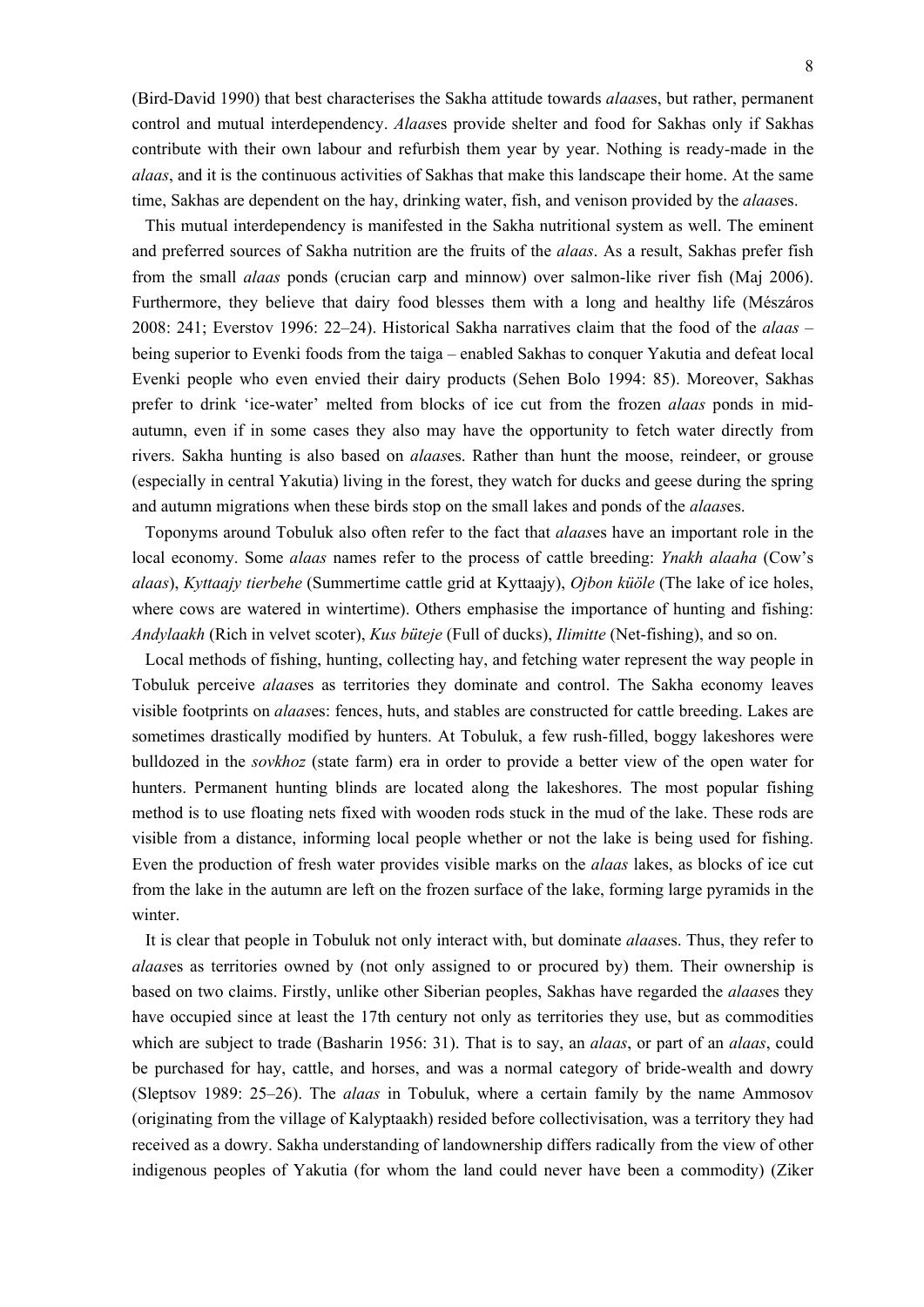2002; Ventsel 2005) and resulted in a unique system of taxation based on land tenure during the Tsarist era as well as specific methods of collectivisation and decollectivisation in central Yakutia.

*Alaas*es, as protected areas, belonged to nuclear families before collectivisation. They were sacred places where ancestors lived and were buried. People born in Tobuluk before the centralisation following the Second World War (when villages were formed from the dispersed settlements) regularly visit and make sacrifices at the ruins of the settlement of their home *alaas*.

Until the centralisation, an *alaas* was normally identified by a group of Sakhas residing there. The word *tüölbe* in Sakha means both a cohesive group of people and a round-shaped meadow. The way Sakhas ask about the identity of a stranger "*Kimten kiinnekhkhinij, khantan khaannakhkhynyj?*" (From whom do you have your navel, from where do you have your blood?) shows that location may be as important in recognising a stranger as genealogy in Tobuluk. Similarly, the popular Sakha proverb "*Tuspa khocho oghoto, atyn alaas ychchata*" (He is the son of a separate hayfield, he is the descendant of another *alaas*) exemplifies that people were categorised not only by their kin-group, but by the *alaas* where they resided (Bravina 2002: 14).

Hence, it is no surprise that many alaases around Tobuluk are named after the people who resided there: *Maaha alaaha* (Mary's *alaas*), *Siederep ulakhana* (Fedorov's big *alaas*), or *Siederep achchygyja* (Fedorov's small *alaas*). It is only *alaas*es in contrast to forests, rivers, mountains, or hills that are identified and named after the Sakha forefathers who previously resided there (Bagdaryyn 1992). In Tobuluk, many *alaas*es are named after the summer camp owned by a particular person: *Tümepij sajylyga* (Timofei's summer camp), *Köstöküün sajylyga* (Konstantin's summer camp), *Ystapaan sajylyga* (Stepan's summer camp), and many others. In some cases, especially when the *alaas* is no longer in use, the villagers of Tobuluk are unsure from whom the *alaas* received its name. However, during disputes in Tobuluk, an individual's *alaas* affiliation is a powerful argument in defence or explanation of someone's deeds. For example, the head of a local cooperative farm was rumoured to have concealed the farm's profit from other cooperative members, but some of the villagers supported the head by mentioning that she is from *Sytygan*, that is, from an *alaas* which has always belonged to local families of high esteem.

Accordingly, the *alaas* is not simply the outcome of a 'social production', embodied by a cluster of elements, but it is the result of a 'social creation' as well, since *alaas*es are symbolically experienced places mediated by social processes and actions (such as rituals, labour, and contests) anchoring local historical knowledge. This knowledge transforms *alaas*es into landscapes conveying identity. It can be claimed that people in Tobuluk not only dwell in this landscape-type, but that they constitute it by their local skills, knowledge, and the dynamics of their actions.

A popular Sakha proverb says that regions have stories, and *alaas*es have names (*dojdu surakhtaakh, alaas aattaakh*). Therefore, an *alaas* is not a real *alaas* if it does not have a name, if nobody collects its hay or knows anything about its history. In Tobuluk, such a territory is either called grassland (*khonuu*) or a closed *alaas* (*bütej alaas*). In Sakha, abandoned meadows, which do not belong to anyone, are called *khongolloj sir*, usually these areas do not have their own names. Sakha village communities have always demarcated and reserved territories (*khongolloj sir*) suitable for hay production; these meadows are mowed in case of extraordinary wet or dry years or when immigrants arrive.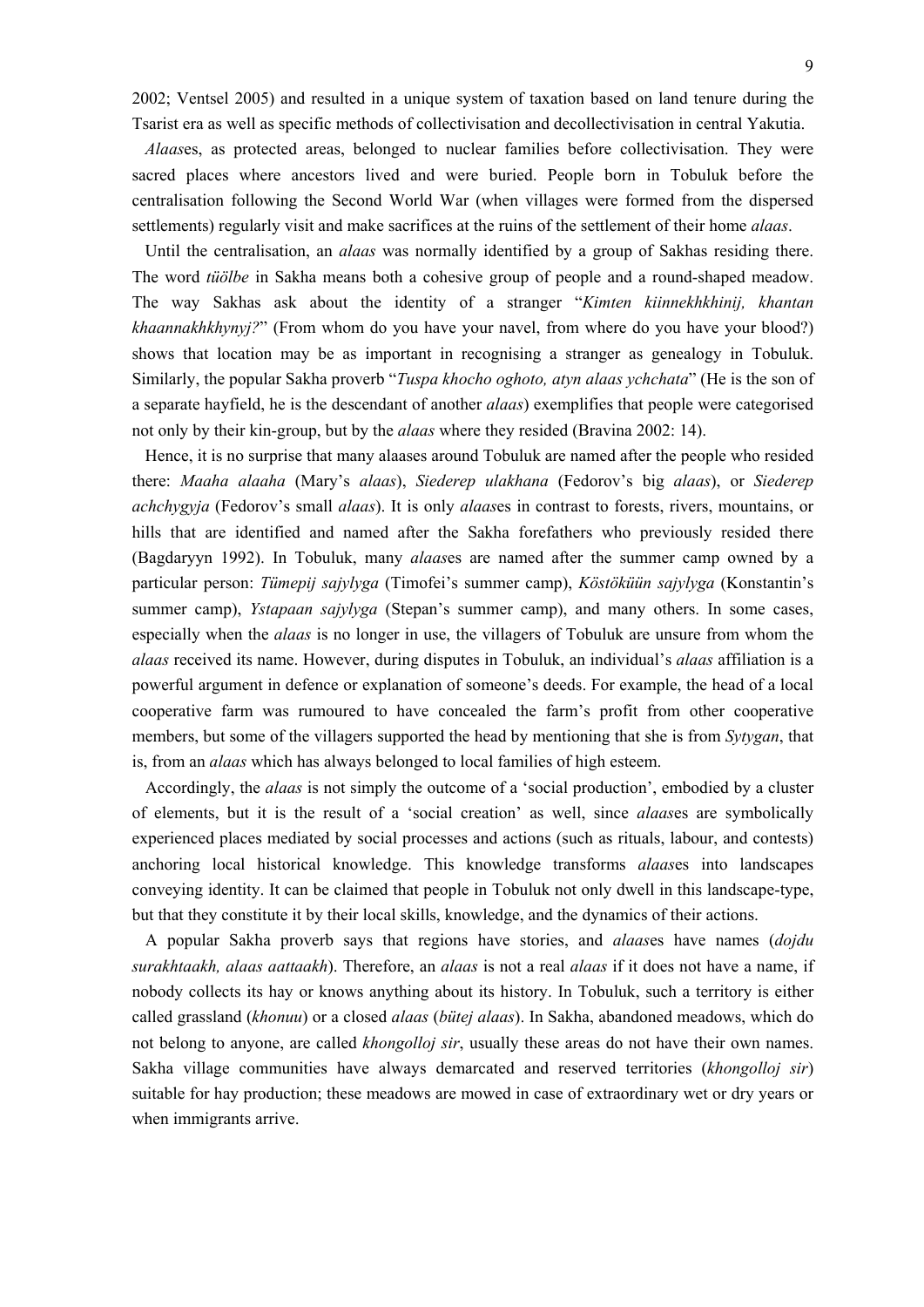#### **4. Interacting with** *alaas***es and Forests in Tobuluk**

The link between *alaas*es and resident groups was tightly sealed by the Tsarist state administration, which prohibited moving from one taxation unit to another, banned the selling of *alaas*es, and applied land tenure taxation in central Yakutia from 1766 onwards (Tokarev, Gogolev and Gurvich 1957: 141; Basharin 1956: 55). The fact that households were forced to lease *alaas*es from the state affirmed the Sakha perception of an *alaas* as a territory assigned to a certain group of people. This relationship changed twice in Tobuluk during the Soviet era. First, when *alaas*es were assigned to collective farms between 1929 and 1931, and again later in 1974, when they were entirely nationalised by local state farms. Nevertheless, people in Tobuluk were aware even during the Soviet rule of the whereabouts of their own *alaas*es. They not only visited these *alaas*es in order to carry out ancestor worshipping rituals, but they maintained a sense of owning these territories as well, since the loosely controlled domains of local economy (like hunting and fishing) were regulated spatially according to the pre-soviet entitlement relations in Tobuluk. That means that during the *sovkhoz* era people hunted ducks or fished only at the *alaas*es where their ancestors had resided and paid tax before collectivisation, and the same is true today. If someone wants to fish or hunt in an *alaas* in Tobuluk belonging to someone else, then he has to first ask permission from those who are entitled to hunt and to fish there. This regulatory system is rather strict, not only in Tobuluk but in all of the relatively densely populated areas of central Yakutia where good fishing and hunting ponds are rather scarce.

According to local oral history, some parts of the *alaas*es to the south of the village (*Mungur Khatyng* and *Ulakhan Alaas*) have been partially artificially drained in order to enlarge the surrounding hayfields. Also, *alaas*es were often enlarged by burning the taiga and regular mowing to ensure that larch trees would not recapture the area. These techniques are not unique to Tobuluk: a Sakha legend describing their arrival to what is nowadays Yakutia mentions that the creation of *alaas*es from forests by burning huge territories was one of the most important acts of the conquest.

When Sakhas arrived to the territory where they live now, the banks of rivers and the forests were rich in wild game. It is said that the Evenkis did not breed horses and cattle, they had only reindeer. Thus they lived at and rambled around territories where they could hunt for wild game and where their reindeer found food. Horse and cattle breeding Sakhas arrived and they settled in areas with hayfields. And the wetlands along with dark forests, where reindeer had forage, were set on fire. (Sehen Bolo 1994: 41–42. Original text in Sakha, translation by the author)

Many methods were used to enlarge *alaas*es and hayfields. Deforestation and drainage of wet areas was a common way to enlarge and enrich *alaas*es and hayfields in the pre-revolutionary and *sovkhoz* era in Tobuluk. Unused, boggy territories were transformed into hayfields, which were then controlled and regularly used by state-farm brigades. In the pre-revolutionary era, households had exclusive rights to hayfields which they drained (*sejmelek sir*) as long as the head of the household was alive. Deforested areas (*soloohun sir*) were used exclusively by those who participated in the deforestation work. In Tobuluk, deforested and drained *alaas*es were usually named after the individual who had the right to use these territories. Fertilising *alaas*es was a common practice in the pre-*sovkhoz* as well as the *sovkhoz* era; however, new hayfields gained by deforestation or by drainage were owned by the state. After decollectivisation, due to the decreasing number of livestock, no new *alaas*es were improved or enlarged by locals.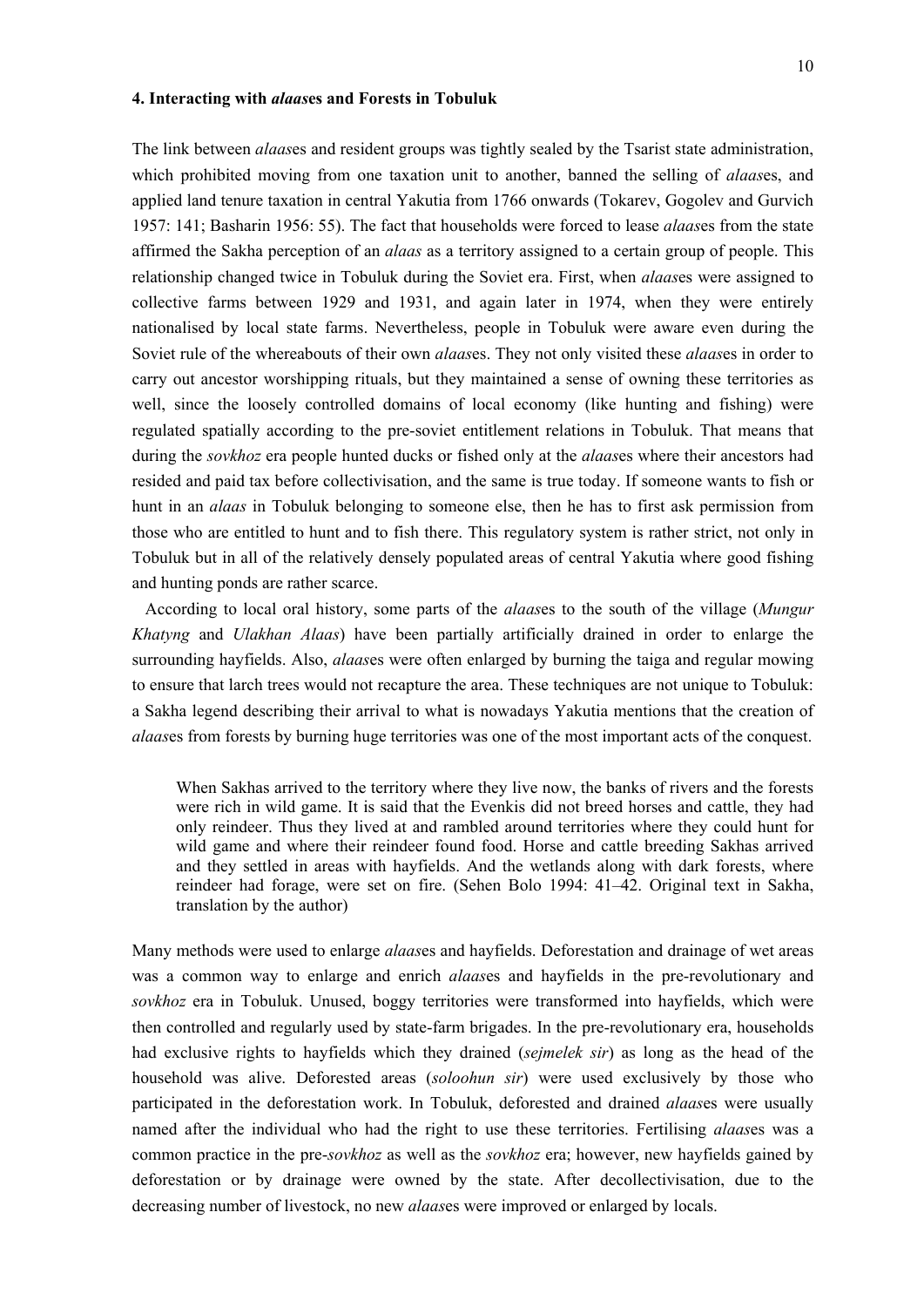The Tobuluk environmental perception of local inhabitants (as among other villagers in central Yakutia) is focused very much on *alaas*es, and thus forests around Tobuluk are strictly demarcated from them. Although some economic activities (like lumbering and berry picking) take place in forests, people tend to spend much less time in the forest than at the *alaas*es. Consequently, there are very few visible signs of human presence (e.g. dirt roads) in the Tobuluk forest.

With the exception of specialists such as local horse herdsmen, people only visit the forests in the close vicinity of their *alaas*es. Therefore, berry picking is restricted to the forests surrounding Tobuluk. Close forests are over-picked; only forests by remote *alaas*es, which are visited by few families, are abundant with berries. The same problem characterises lumbering. Far-away forests with poor-quality dirt roads leading to a remote *alaas* are only occasionally lumbered because of the difficulty and cost of arranging transportation. Thus, forests around the village and the big *alaas*es (as well as along the main roads) are over-lumbered, and high-quality wood is becoming scarce. As hunting in Tobuluk is nowadays much more a means of recreation than an activity of economic significance, the way people behave outside the village has changed. Hunters eat tinned meat and pasta, and drink tea or vodka in the *alaas* huts during the days of hunting, and thus no special skills are required for them while living outside the village. They travel frequently between the village and the *alaas* hut, having a nap at home rather than outside the village. Furthermore, it is important to note that neither trappers nor hunters travel long distances in the forests. Instead, they usually go to their legitimate hunting area (the *alaas* belonging to them) and spend most of their time there. As a result, the overwhelming majority of local hunters have only a minimal knowledge of the forests of Tobuluk, and this knowledge is restricted to the areas of the *alaas*es they visit regularly.

Therefore, while a rich system of toponyms describes *alaas*es around Tobuluk, hardly any place names describe parts of the forest. Consequently, the *alaas*es are the main points of orientation, and Tobuluk people usually explain the whereabouts of a place by mentioning the name of *alaas*es on the way. Among *alaas*es, those of eminent economic importance with functioning *sovkhoz* barns and big summer camps are the key locales of orientation outside the village, while abandoned unused *alaas*es gradually come to merge with the forests cognitively. The villagers consider the areas surrounding Tobuluk as controlled islands of *alaas*es in a sea of uncontrolled forest. The cluster of Tobuluk *alaas*es is filled with connecting roads that cut through the forests only to reach another *alaas*. Another striking difference between the local perception of forests and *alaas*es is that no communities are identified with or related to parts of the forest. Whereas *alaas*es are mentally connected with a group of people known to the villagers, there are no stories or legends told about the forest. The perception of the *alaas* is established by a system of communication, where narratives about previous human activities influence the way Tobuluk people perceive and interact with *alaas*es.

# **5. Communication among Tobuluk Inhabitants and the** *alaas*

Villagers not only observe and utilise *alaas*es, the focal point of their environmental perception, but they frequently communicate about them as well. Communication about landscape anchors local knowledge (cf. Basso 1988: 100–101; Low 1996: 361–362) and is part of the local epistemological system. Narratives concerning *alaas*es in Tobuluk transmit information about past human actions and sometimes provide etiological explanations of the special physical features of *alaas*es. To the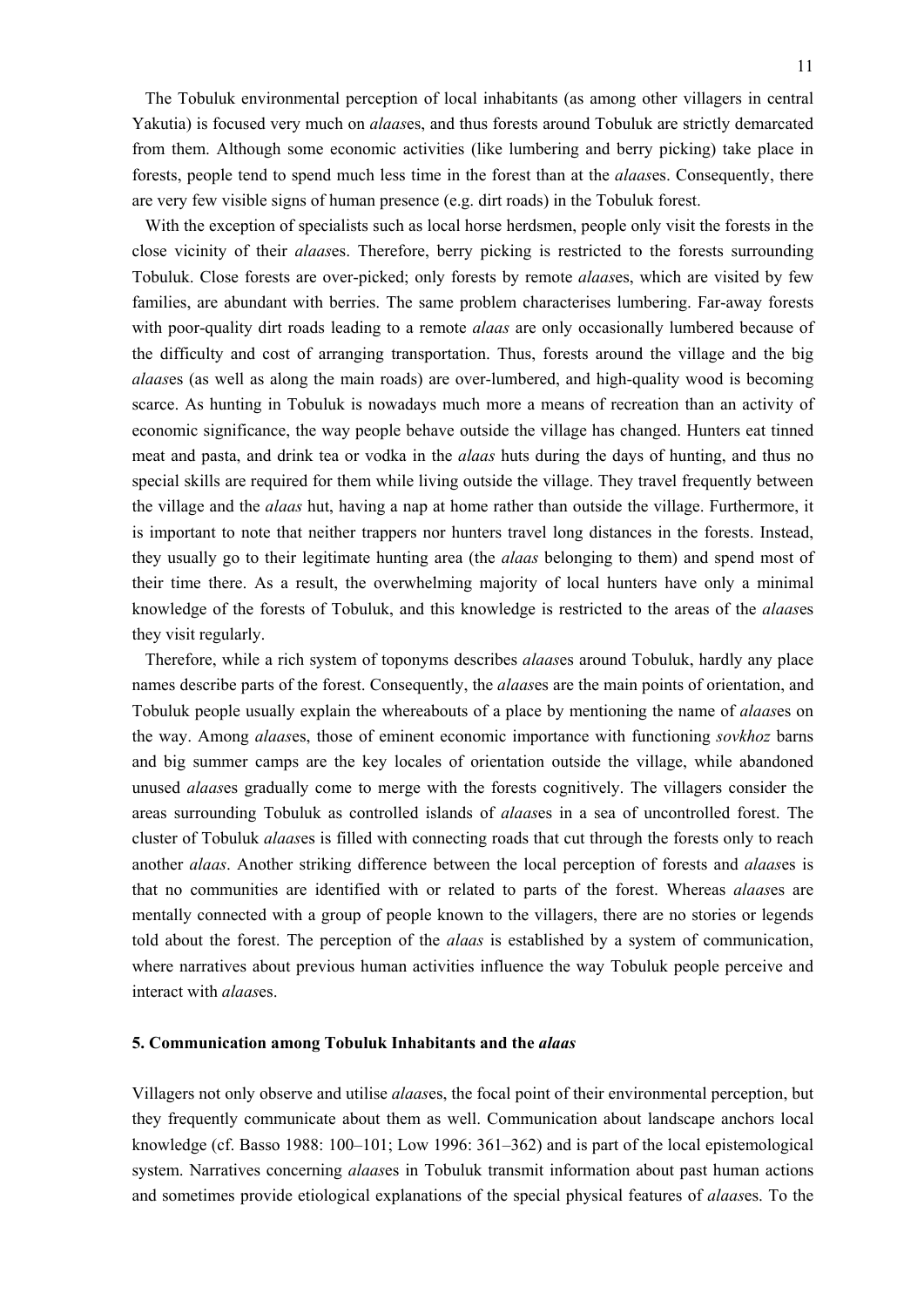south of Tobuluk are three, strangely shaped *alaas*es called the big dead horse (*Ulakhan at ölbüt*), the small dead horse (*Achchygyj at ölbüt*), and the skin of the foal (*Kulun tiriite*). The names and shapes of these *alaas*es are explained through stories about the death of horses. One of the most fertile *alaas*es to the west of the village is called the rotten *alaas* (*Sytygan*). This name preserves the memory of a fierce battle between two Sakha tribes that left many dead soldiers unburied and rotting in the meadow. Historical narratives about this battle and the long war between the feuding tribes are well-known in central Yakutia, and are also incorporated in major collections of Sakha legends (Sehen Bolo 1994).

On the road leading to *Sytygan*, there is a small *alaas* called *Bulgun'n'akhtaakh* (meaning 'hilly'), which is well-known in Tobuluk because of the ritual purification performed a long time ago by a local shaman, who captured seven evil spirits (*kuhaghan tyyn*) by trapping them in a spirit trap (*ojuun ajata*). According to Anastasiia, who was born in *Sytygan* and spends the summer there, the seven spirit are still trapped on top of the middle hill of *Bulgun'n'akhtaakh,* and therefore no one dares to climb it. There are *alaas*es around Tobuluk where the spirits of the deceased ancestors reside and threaten anybody who intrudes. Normally, only the spirits of those who have died in unusual ways transform into evil spirits (*üör*) and turn the sheltering *alaas* into a hostile place (*setteekh sir*). Some *alaas*es to the east of Tobuluk, not far from the small creek *Tandygy,* are rumoured to be such places. One of the best known *setteekh sir* in the territory of the administrative unit is actually located at the very heart of the village of Tobuluk in the yard of the orthodox temple (today a museum), which used to be a cemetery in the 19th century. Moreover, a few place names around Tobuluk refer to past events that have now nearly vanished from the local historical knowledge: *D'akhtar yald'ybyt* (A woman became sick), *Bie ölbüt* (A mare died), *Khoro syhyyta* (Meadow of the Khoro clan).

Historical knowledge about *alaas*es is not only transmitted orally: a huge corpus of locally written texts about the history of kin-groups and their residence is at the disposal of villagers in Tobuluk. In 2002, Auntie Roza (born in 1934) wrote a manuscript with the intention of enumerating her kinsmen who formerly resided on the territory of the *Tabalaakh* and *Mokhsoghollookh alaas*es. In this history, she focused on the collectivisation and the relocation of her kinsmen from the surrounding smaller *alaas*es to the new *kolkhoz* centre. Aprooska (born in 1952), who works at the local museum, also compiled the history her family. In her manuscript, she precisely pointed out the *alaas*es where her ancestors resided. In order to elucidate the richness of this corpus, I shall only mention that in Tobuluk I recorded over a thousand pages of memoirs and family histories.

Not only are historical narratives bound to *alaas*es, but there is an abundant body of hunting and fishing stories connected to them as well. I also recorded an unusual story about the maiden-spirit of the *alaas* (*tüüngngü kyys*) with whom a lad can fall in love while making hay and having a nap at the hayworkers hut in the *alaas*. The affection towards this maiden grows whilst the lad loses his hay-making strength. An informant of mine (born in 1947) in Tobuluk mentioned that in his childhood he imagined all the heroes of the Soviet era literature residing at certain corners of the *alaas* where he and his family resided. Furthermore, dream narratives from Tobuluk as well as the work of a Sakha psychologist (Nohsorova 1993: 1–2) demonstrate that the *alaas* provides a typical scenery in Sakha dreams.

Besides narratives mentioned above, riddles, proverbs, and songs play an important role in transmitting knowledge about alaases. In Tobuluk, it is fairly common to open a song book during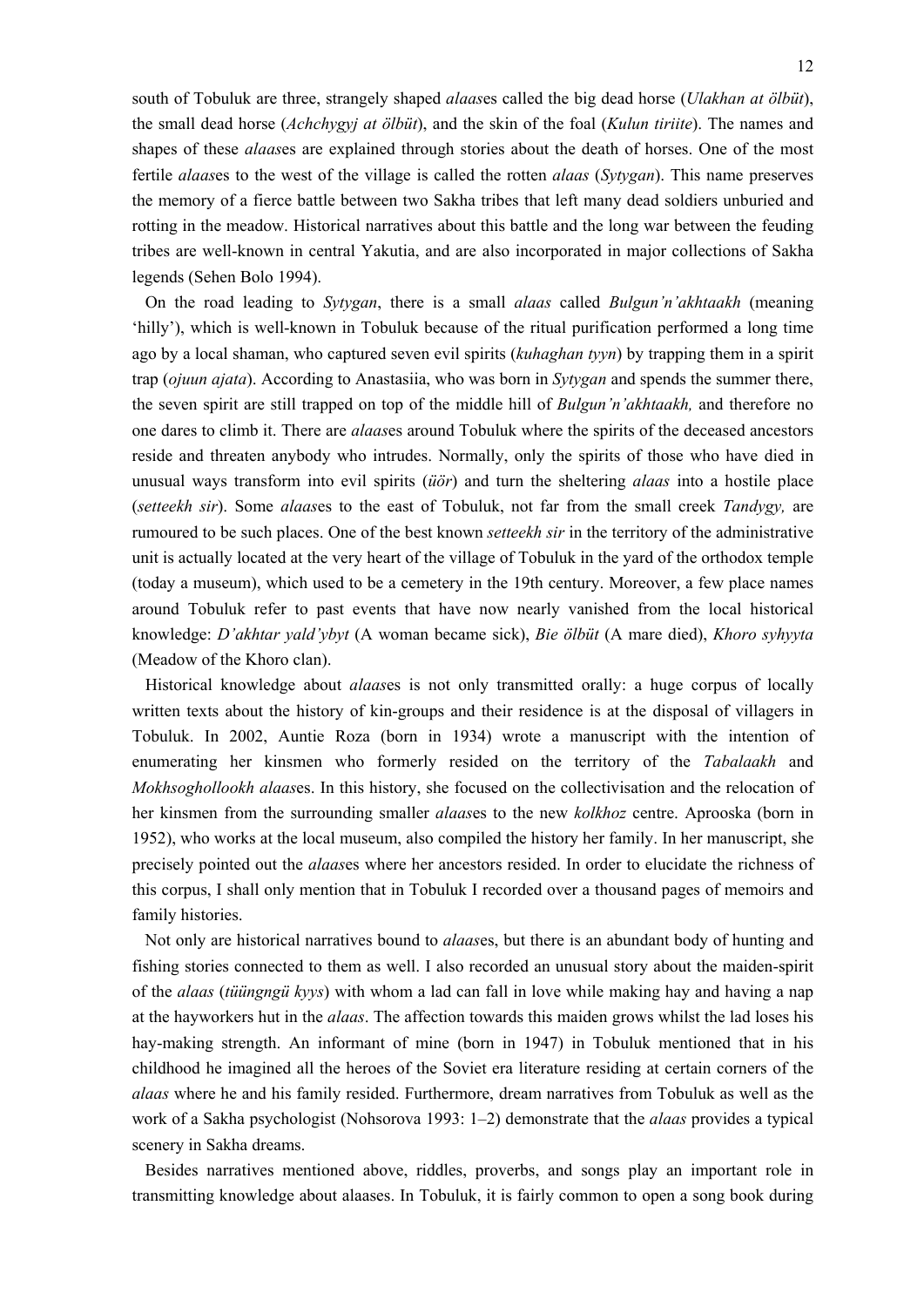family dinners. Most of the songs are written about *alaas*es and landscapes familiar to village dwellers.

The texts of these songs refer as much to the sight as to the scent and sound of the *alaas*, pointing to the fact that all of the senses are involved in perceiving the *alaas*. One popular song performed regularly by a local singer and song writer, Semen, in the local house of culture, was about an *alaas*. *"Min alaaspar kellim, alaaspar/ Mangnajgy kötörü kytary/ Köghönü, küöregeji kytary(…)Min alaaspar kellim, alaaspar/ N'irejin merijiirin isteeri/ Kulunchuk kistiirin isteeri (…)*" ("I arrived at my *alaas*, together with the first birds, together with the ducks and larks (…) I arrived at my *alaas*, in order to listen to the bleating of calves and the neighing of foals.")<sup>5</sup>. Moreover, the scent of fresh hay and springtime larch buds characterises the *alaas* in local songs. My informants often mentioned the taste of the air, the touch of the grass, the characteristic sounds and even the immanent power of the *alaas*. This immanent power is one of the Sakha shaman's main resources (Yamada 2004: 224–225), and thus, the *alaas* is respected and feared by the Sakhas.

The *alaas* landscape tells a great deal about Sakha communities; not only do the Tobuluk people define, utilise and communicate about *alaas*es, but local *alaas*es affect and modify the character of local dwellers as well. *Alaas*es convey different character traits and have a varying impact on resident communities. Some *alaas*es convey a cheerful atmosphere, others are more serious (*d'ohun-maany*), and some are outright dangerous.

According to Nikolai, the local history teacher in Tobuluk, people living on small *alaas*es (which are characteristic for Tobuluk), due to the enclosure of the landscape, possess an introverted, reticent, and enduring character, as opposed to the cheerful and careless character of the Taragaj people to the north where one finds no *alaas*es but only riverside wetlands and forest. This peculiar mentality of *alaas* dwellers is described in Sakha with the idioms "fence man" (*kürüö kihi*) or "reserved man" (*bütej kihi*).

Around Tobuluk, fertile *alaas*es are scarce and there has always been a fierce competition for their ownership. According to the villagers, this competition causes tensions, especially in densely populated areas like central Yakutia. Therefore, *alaas*es are often described as something very much in demand (*byld'ahyk*). The scarcity of *alaas*es results in a rather competitive behaviour, and people in Tobuluk often mention that the biggest deficiency of their character is jealousy (*orduk sanaahyn*). Varvara (born in 1953) mentioned to me that *alaas* people always think about the future and compare their wealth with someone else's, and this is the main difference between Sakhas and Evenkis.

The *alaas* possess an immanent power that local people claim is hard to understand and canalise. This power can be embodied by a beautiful girl or remain shapeless. Notwithstanding, this power must be respected, and therefore, it is strictly forbidden to shout, run, or curse when being at an *alaas*. If someone does not obey these rules, he or she may easily break his or her legs, or fall ill. This power has a great effect on the people permanently residing at *alaas*es. Nowadays it is very rare that someone spends the winter outside the village. People usually visit the *alaas*es for longer periods only in the summertime. Mikhail (born in 1947), however, spent four subsequent winters at his *alaas* (*Tan'n'arang*) summer camp between 1998 and 2002, and was thus rumoured to have gained the power to heal cattle and people connected with this *alaas*. However, during the winter of 2002 he fell asleep in his *alaas* hut and did not wake up for three days. His niece found him and

1

<sup>&</sup>lt;sup>5</sup> Translation by the author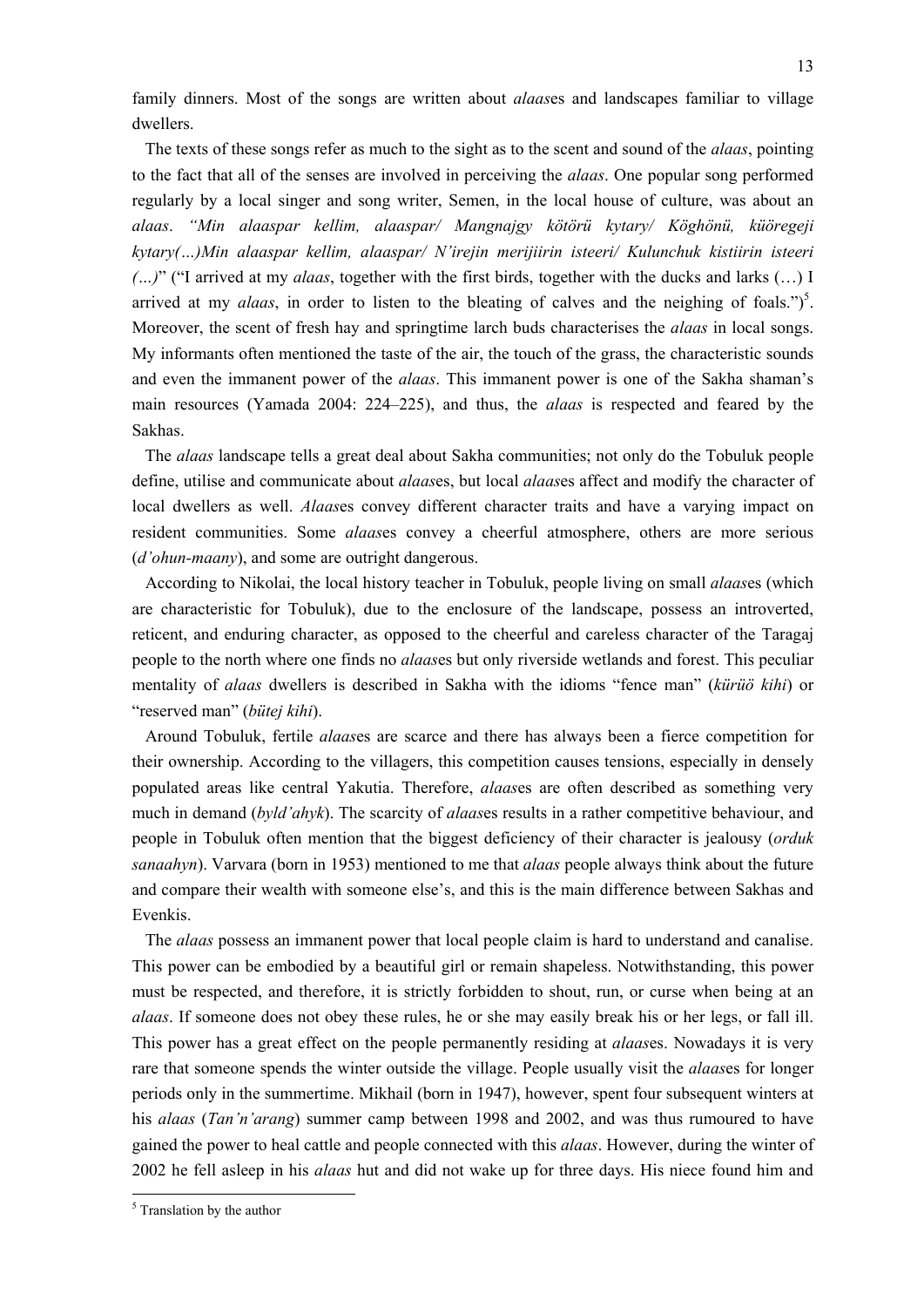carried him back to the village. Although Mikhail would like to spend the winters at the *alaas* hut, his niece now forbids him from visiting his hut alone in the winter.

Mikhail is the best milker in the whole republic and holds the Lenin prize for the Hero of Socialist Labour for his excellent output.<sup>6</sup> In the village, people firmly believe that his cattle breeding skills partly originate from the *alaas* where he has worked over the past 30 years. His nicknames, *Ynakh Miise* (Cow Misha) and *Kyys Miise* (Girl Misha), point to his excellence in milking, which is traditionally referred to as women's work.

According to one of Mikhail's stories, the *Tan'n'arang alaas* served as a spiritual medium for him. In 1999, a female shaman (*udaghan*) visited the village in order to heal a lake next to the village. Mikhail stayed at his *alaas* that evening and did not go to the village for the shamanic séance. However, when collecting the cows that night, he saw a large bird at the edge of the *alaas* in a big larch tree staring at him. Later, after going to bed, he woke up from his sleep and saw a woman enter his *alaas* hut and approach him. Frightened by the unknown woman, he kicked her out. The next morning he entered the village and met the shaman woman. The woman laughed at him and told him that both the bird and the unknown woman was actually her visiting him to witness his strength in his own *alaas*.

The more intensive and intimate the interaction between villagers and 'their' *alaas* is, the more profoundly do the *alaas*es modify their behaviour and cognition. Therefore, for the people of Tobuluk the *alaas* is not only the focal point of their environmental perception, but it is part of their identity and an important constituent of their idea about homeland. They often refer to themselves as the people who adapt to, dwell in, and can be identified with the *alaas*. As a result, the people of Tobuluk position themselves in accordance with the *alaas*es in the macro environment of Yakutia and Russia, as laid out in the next section.

# **6. Locating the** *alaas* **and the People of the** *alaas*

1

Not only people in Tobuluk, but Sakhas in many other communities believe that *alaas*es are to be found only in Yakutia, and that they are usually occupied by Sakhas only. In Tobuluk, as in many places in central Yakutia, people believe that *alaas*es are not characteristic of the entire territory of Yakutia, but are only widespread between the Lena and Aldan Rivers. Since it is only the *alaas* landscape that is identified with Sakhas in Tobuluk, territories and peoples beyond the *alaas*-rich lowlands of central Yakutia are commonly imagined and regarded to be dissimilar from their homeland. Many villagers have travelled to various regions in Yakutia, and some have spent their holiday in other regions of Russia or abroad (in China, Bulgaria, Turkey, Hungary, etc.). Thus, the world outside the village is certainly not a vast, unknown area. It is a rarely experienced, yet meaningful macro environment, providing a context for the local environmental perception in Tobuluk. Occasional travel (which was much more frequent in the Soviet era) and mass media convey information about the world beyond the borders of the administrative unit, but so do traditional narratives transmitted by local means of communication (both in oral and written forms). Therefore, the perception of the immediate environment of continuous interaction is interpreted within the macro frame of the outside world. Ethnic groups, lifestyles, and landscapes

<sup>&</sup>lt;sup>6</sup> This award has been introduced in 1938 in the Soviet Union honouring outstanding achievements in economy. In order to distinguish it from the State Lenin prize, the Hero of Socialist Labour prize forms a hammer and a sickle, instead of the portrait of Lenin.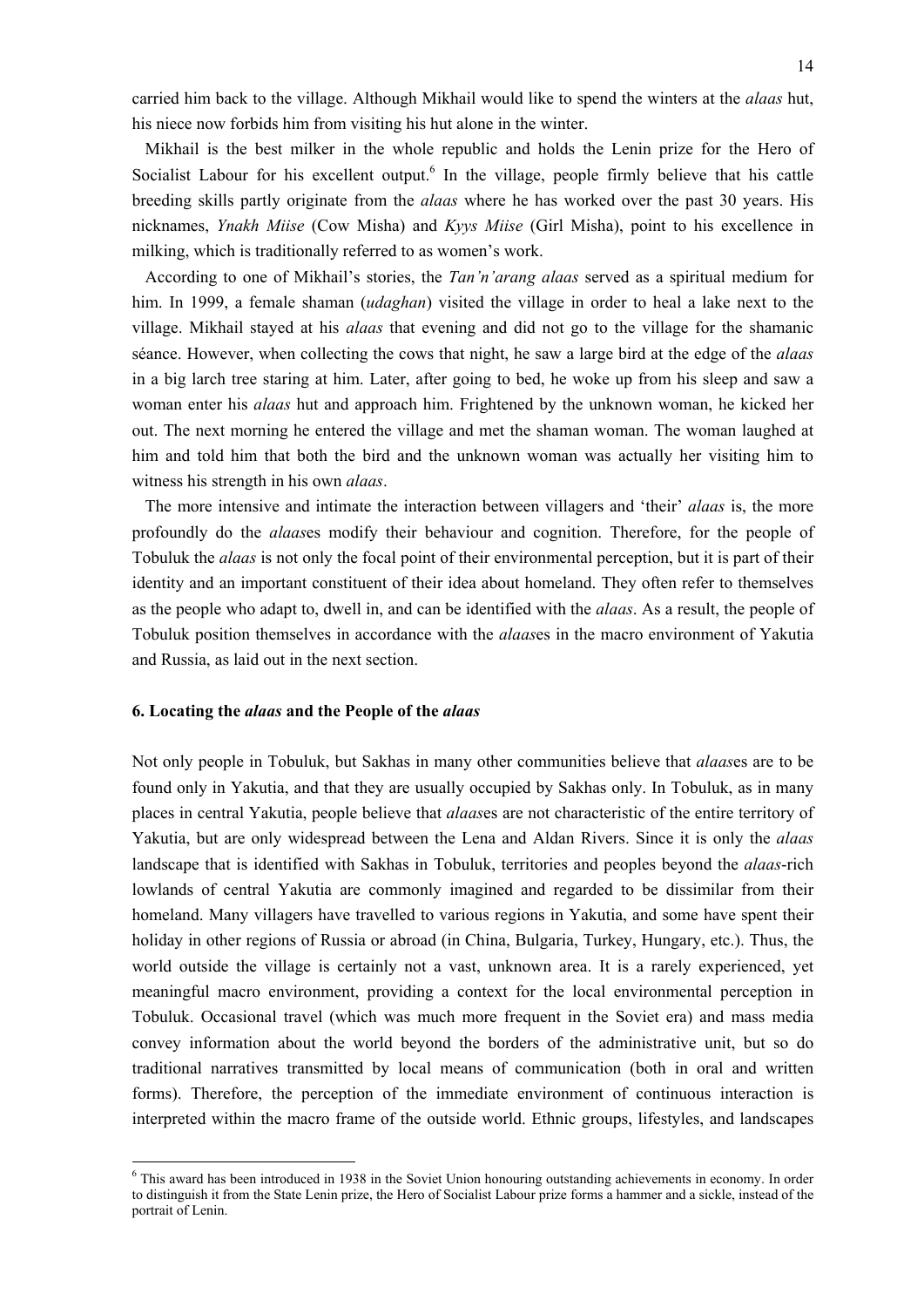are associated with areas beyond central Yakutia providing a meaningful frame contextualising local first-hand experience of *alaas*es.

Of particular interest in this respect are cardinal directions and local notions connected with them. In Tobuluk, cardinal directions help local inhabitants situate their immediate environment (the territory administered by the village authority) both spatially and culturally. People may orientate themselves, find paths between *alaas*es, and correlate the whereabouts of places to their village with the help of cardinal directions. The process of locating the village along with its focal landscape, the *alaas*, in Yakutia and in Russia contributes significantly to the self-identification of the villagers. Therefore, cardinal directions, in the context of the outside world, do not strictly focus on pointing out the direction of a territory, but rather provide a rich cultural context and a means of valorisation of barely known territories for the villagers.

Within the territory of the village, the idea of cardinal directions does not contribute significantly to the perception of landscapes. In Tobuluk, *alaas*es around the village are perceived according to the way people interact with them. People identified with the *alaas*es are members of the village community, and a large corpus of oral and written texts anchor local knowledge about *alaas*es and people. As a result, assessments of landscapes and people conveyed by cardinal directions are of minor importance in the context of the village. For instance, if an *alaas* is located north of the village, then the notion of 'north' is not connected to it at all. In the frame of the village, villagers describe directions and places by referencing nearby *alaas*es, and hence, cardinal directions provide culturally neutral points of orientation of minor importance. Although clusters of *alaas*es may be labelled with cardinal directions (the southern *alaas*es [*soghuruu alaastar*], the *alaas*es of the western creek [*argha ürekh alaastara*]), these labels do not convey a meaning other than the approximate location of the *alaas*es. At the same time, there are *alaas*es determined by the flow of the Tobuluk River, like the low *alaas*es (*allaraa alaastar*) or the upper *alaas*es (*üöhee alaastar*).

When leaving the familiar territory of the village and the surrounding landscapes, cardinal directions have an increasing importance in assessing landscapes and peoples. The administrative border of the village does not strictly demarcate the well-known and used landscapes from the lessknown and less-used landscapes; familiar places slowly transit into unfamiliar territories. An area that lies further from the village is less frequently observed by villagers and less knowledge is accumulated about it. In unison with this process, cardinal directions gradually lose their neutrality when people in Tobuluk assess distant landscapes and peoples.

Cardinal directions are as much historical as geographical constructions in the Tobuluk system of environmental perception. Just as *alaas*es are identified with human groups and characterised by the historical narratives tied to them, cardinal directions are imbued with memories and identities. Historical legends on the ethnogenesis of Sakhas has contextualised the meaning of cardinal directions, as well as the subsequent wars between Sakha political formations, the memory of Russia's colonisation, and the Soviet-era modernisation. Therefore, cultural constructions of north, east, south, and west in the Tobuluk environmental perception represent a historically rich, stratified, changing, and incoherent collection of ideas and assessments. Yet, this system helps villagers locate and determine themselves and their environment in the broader context of Yakutia and Russia. In order to examine this system more closely, I will enumerate cardinal directions and provide the meanings they are connoted with in Tobuluk. In the environmental perception of Tobuluk's and, generally speaking, central Yakutia's rural inhabitants, cardinal directions are not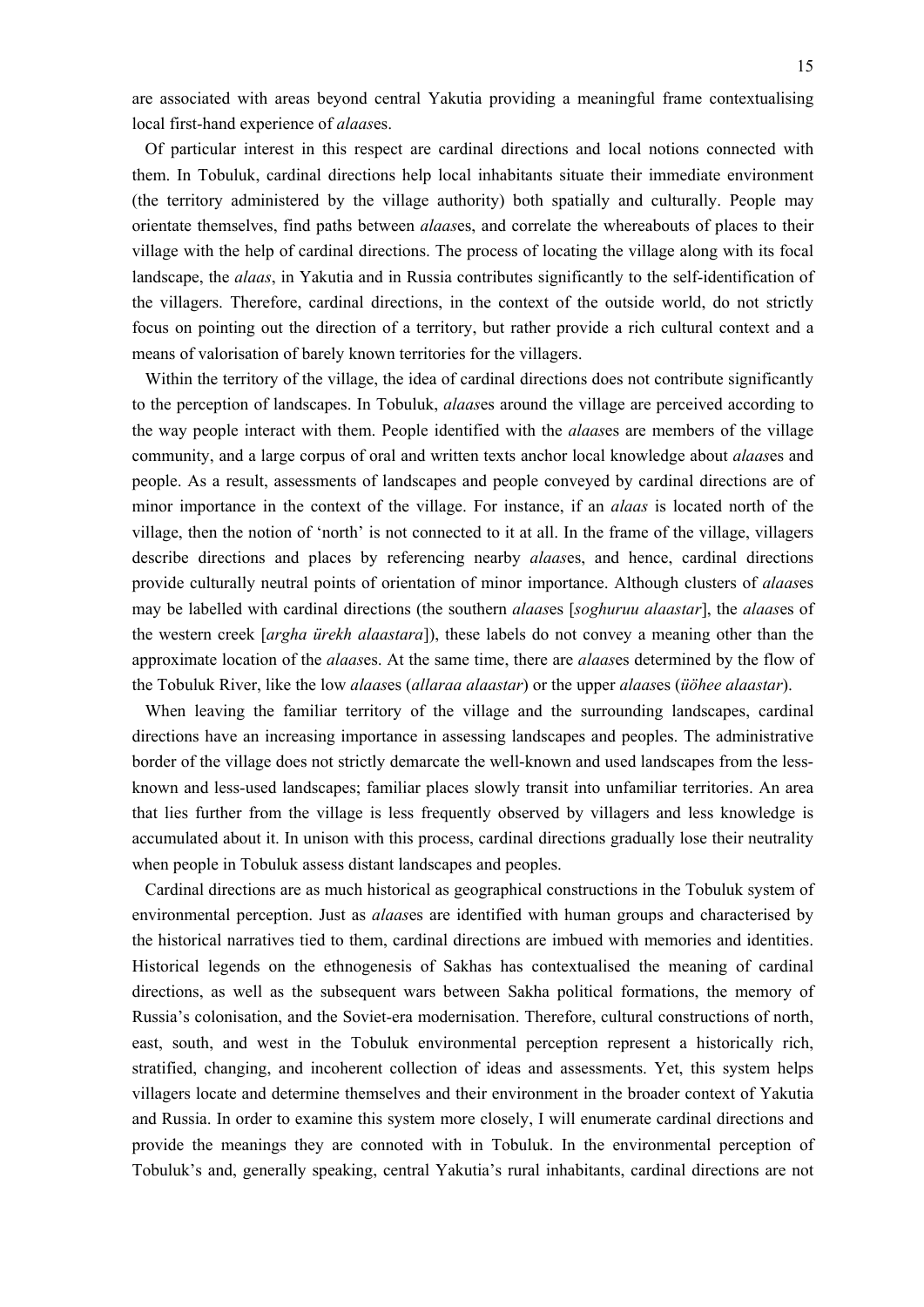neutral. Traditionally, east and south are connoted with positive values whereas north and west are endowed with negative meanings (Kolodesnikov 2000; Bravina 2002).

The word south (*soghuruu*) originally meant upward in Sakha (reflecting the fact that rivers normally flow from south to north in Yakutia). South is regarded as the homeland of warm weather, summertime, and the migrating birds in Tobuluk. The migration of birds is very important for local people, since hunting in the village focuses almost exclusively on ducks and geese. Although there are two hunting seasons (the spring migration in late April and May, and the autumn migration in September) it is only the spring migration that attracts local hunters to their *alaas*es and lakes, since the autumn hunting season is much colder. Springtime birds migrate from the south to the north, and in Tobuluk hunters often joke that the best ducks and geese have already been killed by the people living in the south (implicitly, Russians). Life seems much easier for villagers in the south, and I will never forget the true astonishment of the local volleyball trainer, Maksim, when we saw an all-Russian news report that many people somewhere in India froze to death at a temperature of only -2°C.

The cardinal direction of south is strongly bound to the idea of the Sakha homeland, which is reinforced by public education, popular science books, and oral legends. Sakhas refer to the south as a homeland, *khoro* or the khoro land (*khoro dojdu*). This land, according to Sakhas, is the area from where they originate. One of the three legendary ancestors of Sakhas, the forefather of the *khoro* tribe, is called *Uluu Khoro* (Mighty Khoro). According to oral tradition, *Uluu Khoro* moved on an ox to central Yakutia from the south along the Aldan River (Sehen Bolo 1994, Ergis 1974). Khoro people from the south not only form a separate group of Sakhas, but they relate to the gods of the upper world with a special language, *khoro*. The connection between south and the gods of the upper world is also based on the assumption that south means upwards. Sakha shamans use a language called *khoro* during rituals to communicate with supernatural beings. Nowadays, doubletalk is called *khoro* in Sakha. In Tobuluk, Nikolai*,* the local history teacher, mentioned that the Khoro clan is actually of Mongol origin, and nearby place names also of Mongol origin, such as *Nokhoj* and *Cherigtej,* demonstrate that Mongols of the Khoro tribe lived in the Ust'-Aldan region.

Russia's colonisation in Yakutia has added new connotations to the meaning of 'south' – it became the cardinal direction from where immigrants and colonisers arrived. Russians, Tatars, and many other colonisers immigrated to the southern part of Yakutia in the 18th century. State bureaucrats, merchants, and Cossacks settled along the Lena and Amga Rivers, next to the main roads used by the imperial mail service. The climate in these areas is reasonably milder than in other parts of Yakutia, enabling newcomers to introduce cereal cultures (rye and barley) in the fluvial basins of the rivers, attracting settlers from Russia. As a result, intermarriage has become common between newcomers and local Sakhas, and people from the southern part of Yakutia are neither referred to as Russians nor as Sakhas but as *baahynaj*s, half-Russian half-Sakha people. The Sakha word *baahynaj* refers to the agricultural activity in those southern areas as it is derived from the Russian word *pashnia,* meaning 'ploughland'. Thus, the southern part of Yakutia, and the cardinal direction of the south are identified with *baahynaj*s in Tobuluk. As they are not considered pure Sakhas, *baahynajs* are rumoured to have rather unpleasant character traits. First of all, as descendants of merchants they are considered very agile (sometimes aggressive) and cunning. As a student, Tolia, the gym teacher in the secondary school of Tobuluk, lived in the same dormitory with *baahynaj* students coming from the village of *Nömügü* in south Yakutia. He was keen to tell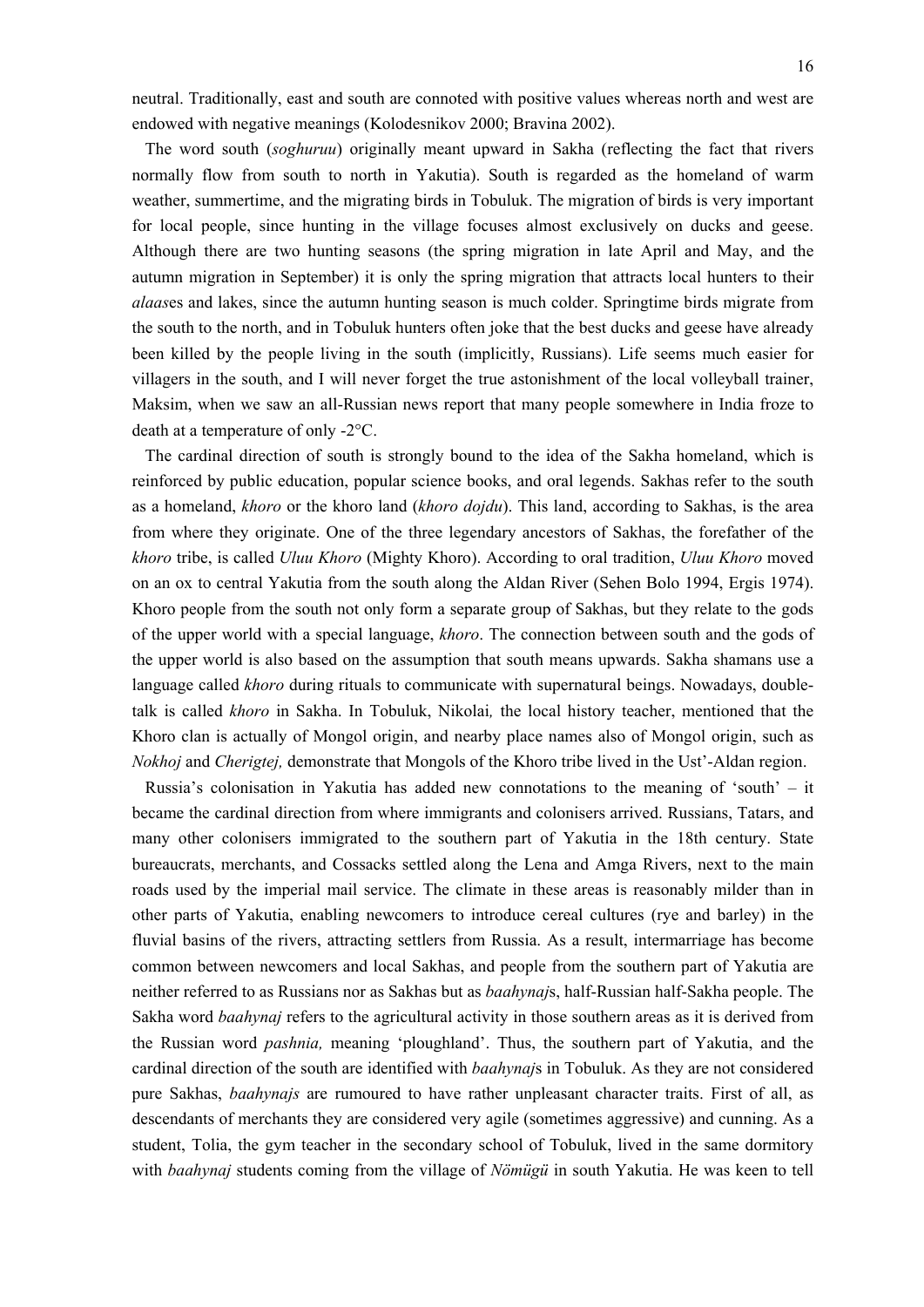stories about the fights he had with bad-tempered *baahynajs*. As *baahynajs* are not trustworthy, the southern part of Yakutia is regarded as rather dangerous.

Colonisation changed the connotation of 'south' from a different point of view as well. Since the only road leading to Yakutia from the administrative centres of Russia led from south to north, the idea of south has been associated with the idea of centrality. Senior citizens especially use the term *soghuruu* for centre. If someone says: "I am going to the south" (*soghuruu bardym*) it actually means that he or she intends to visit the regional centre, Boroghon, which is actually west of Tobuluk, geographically speaking.

The typical southern landscapes are either ploughlands or forests. The forests around Tobuluk are dominated by larch trees (*tiit mas*).The southern regions, however, are rich in a variety of trees, including pine trees, according to villagers. In Tobuluk, pine trees associated with south have a positive impact on humans as their wood is brighter and lighter than larch, and air in pine forests and pine buildings is said to be healthy.

The cardinal direction north (*khotu*) is also richly connoted with meanings. The original meaning of the word "*khotu*" is downward or downstream, and phrases in modern Sakha reflect this; *ürekh khotu* means down the river, and *süürük khotu* can be translated as downstream. North is the homeland of frost and evil spirits. Fedor, the oldest resident of the Tobuluk River basin (born in 1911) told me in 2002 that there are two kinds of evil spirits, those that appear at the coldest time of the year (*sülükün*), and those that come from the north (*kuhaghan tyyn*).

Northern territories are characterised by mountains, and therefore, areas north of Aldan are called *d'aangy*, which means mountain. This mountainous landscape, along with the treeless tundra, lacks hayfields and does not fit the Sakha livelihood and economy. As a result, these landscapes evoke the idea of winter and frost among Sakhas, and the presence of reindeer breeders. Although Sakhas occupy the coldest area in the northern hemisphere, north is never associated with the idea of the Sakha homeland. North is rather perceived as the area of *tongus* (a general denotation of Evenkis, Evens, and Yukaghirs) peoples.

Taragaj lies only 70 kilometres north of Tobuluk, at the mouth of the Tobuluk River, and is inhabited exclusively by Sakhas. It is often mockingly said in Tobuluk that people from Taragaj are Evenkis because they have no *alaas*es and the mountainous territory associated with Evenkis begins just beyond the village, on the other side of the Aldan River. Between the years 1972 and 1985 there was a reindeer breeding brigade attached to the Taragaj state farm run by Evenkis coming from the village of Sebien Küöl. By the assumed Evenki origin of people living in Taragaj, villagers in Tobuluk explain why there are comparatively many healers in Taragaj, because Evenkis in Tobuluk are presumed to have shamanic skills.

Whereas south evokes the idea of centre, north is traditionally connected with the idea of peripheries and uncivilised people. This might explain why, from the Tobuluk perspective, territories occupied by Evenkis are automatically considered north, and why Aprooska said that I have been to the north when I gave her a short account of my fieldwork in the Evenki village of Kaptagas, which is, in fact, located to the south-east of Tobuluk. Sakhas living in the north are called *siencher,* which means metis of mixed Sakha and Evenki origin, owing to the identification of north and the peripheries with Evenkis. Furthermore, northern Sakhas are thought to have the stereotype character traits of Evenkis. These character traits, called *maad'ym* in Sakha (meaning 'I kill you' in Evenki) include aptness to take offence, being dangerous and unpredictable, flirtatious and eager to make fun of everything. Alcoholism and aggression are also associated with Evenkis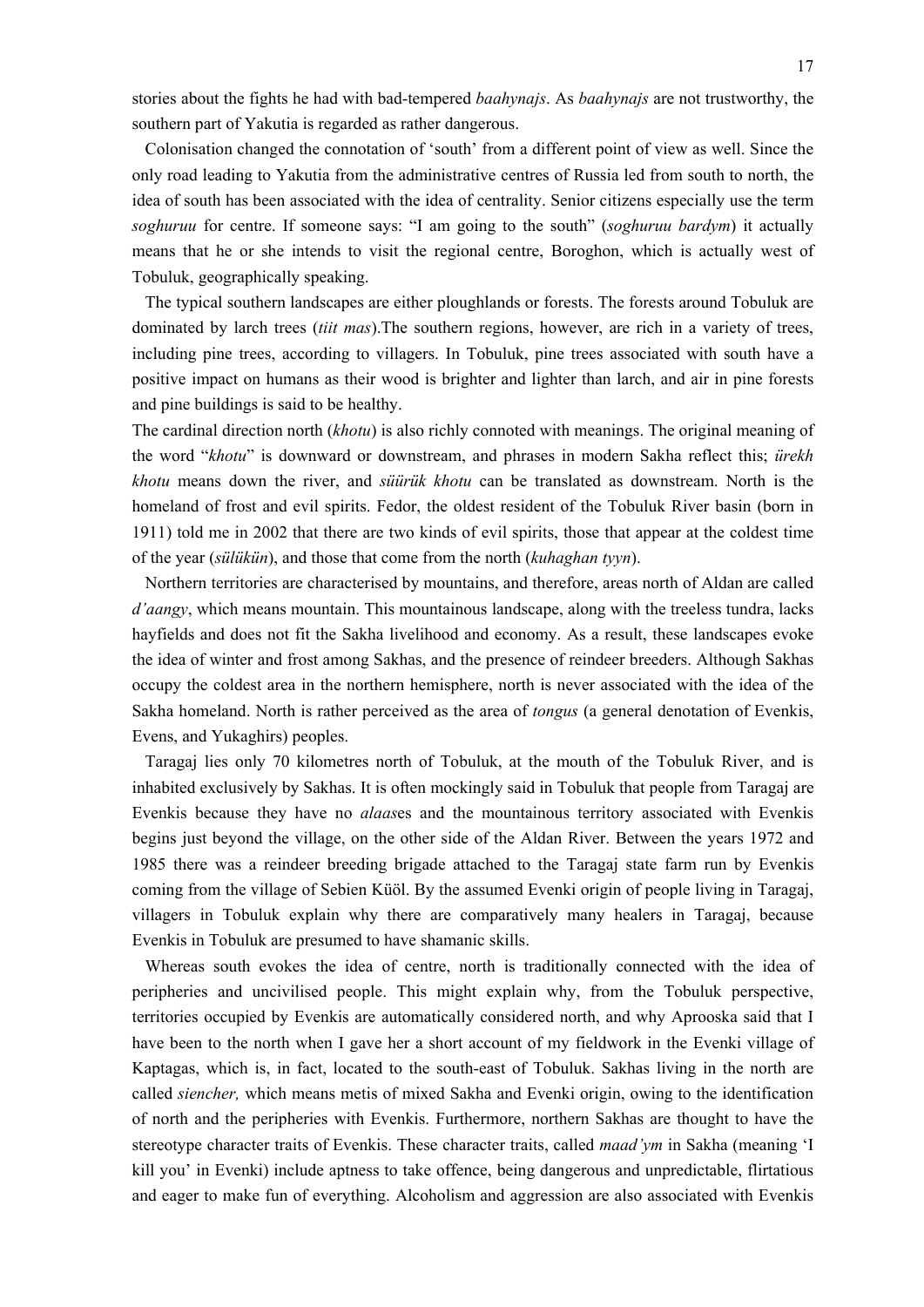and northerners. I often heard the formula that an Evenki is not a real man unless he has spent a few years in jail (*khaajyyga syld'ybatakh kihi tongustarga er kihi aatyn sükpet baghajy*). As a result, if someone comes from the north (from the peripheries or territories where Evenkis are supposed to reside) they may have difficulties settling in in Tobuluk, regardless of their actual ethnic affiliation. Mikhail, who came to Tobuluk from the Ust'-Maia region in 1982, told me how difficult it was for him to get used to the constant mocking about his origin.

The north is not only associated with virgin, untouched landscapes, but with industrialised environments as well. The Tobuluk perspective on northern Yakutia gradually changed with the Soviet-era modernisation and the Cultural Revolution in the north (Slezkine 1992). Not only were salaries better in the north, but people had much better access to state services (transportation, alimentation, healthcare, holidays, etc.) than in central Yakutia. In the Soviet Union, the north was an imagined and virgin territory with abundant natural resources associated with "the idea of cold periphery and a place for hopes and dreamers" (Stammler-Gossmann 2007: 58), a territory ready to be conquered and dominated by the peoples of the Soviet Union (Habeck 2006b: 61). Industrialisation, understood as the conquest of the north (*osvoenie severa*), changed Yakutia's map. New mining settlements and industrial centres rapidly grew in territories previously occupied by reindeer breeders (Tichotsky 2000: 2). Now in Tobuluk, north is not only identified with the vast tundra and enormous mountain ridges but also with mines, factories, and pollution.

'East' (*ilin*) is of eminent importance in the Tobuluk environmental perception. The word "*ilin*" also means frontal and future. The entrance of the traditional Sakha house (*balaghan*) is normally oriented to the east, the windows facing to the south, and a barn is attached to the north side. According to oral history, as represented in major collections of legends and myths, east is the direction where good-willing gods reside, and therefore this direction evokes positive feelings among Sakhas (Reshetnikova 2005; Kolodesnikov 2000).

At the same time, in this part of central Yakutia (the territory between the Lena and the Aldan) east is connoted with the idea of homeland. The east not only provides a home for Sakhas, but it is the home of *alaas*es as well. Central Yakutia, the area characterised by the alaas landscape, is called the Eastern Side (*Ilin Enger*) in Sakha. According to historical legends and public education in Tobuluk, *Ilin Enger* was the first territory where Sakhas arriving from the south resided. All other Sakhas living in various regions of Yakutia and beyond are said to have come from *Ilin Enger*. Therefore, in Tobuluk, *Ilin Enger* is regarded to be the cradle of 'real' Sakha culture and economy in Yakutia and a territory where only Sakhas reside.

Being the historical homeland of Sakhas, this area is also called central land (*kiin dojdu*) in Sakha, and people living there are called the central or navel Sakhas (*kiin sakhalar*). As a result, the notion of east correlates with the idea of centrality as well. Furthermore, centrality also means superiority. According to Tobuluk villagers, the *alaas*es of central Yakutia provide hay of higher nutritive quality than any other region in Yakutia. In Tobuluk, people are aware that their *alaas*es are fertile, but they regard the *alaas*es of the Churapchy region (in the very centre of *Ilin Enger*) as even better. Nikolai Savvich*,* who was born in Churapchy*,* told me that the *alaas*es of Churapchy are very dry, and thus not only grass grows there but all kinds of flowers as well, making Churapchy milk and butter taste sweater and more intense. In the main market of Yakutsk, beef is advertised to buyers with the claim that it comes from either Ust'-Aldan or Churapchy.

*Ilin Enger* as a region of agriculture in Yakutia has never been the focus of Soviet modernisation and industrialisation. Therefore, compared with other territories in Yakutia, the rivers and meadows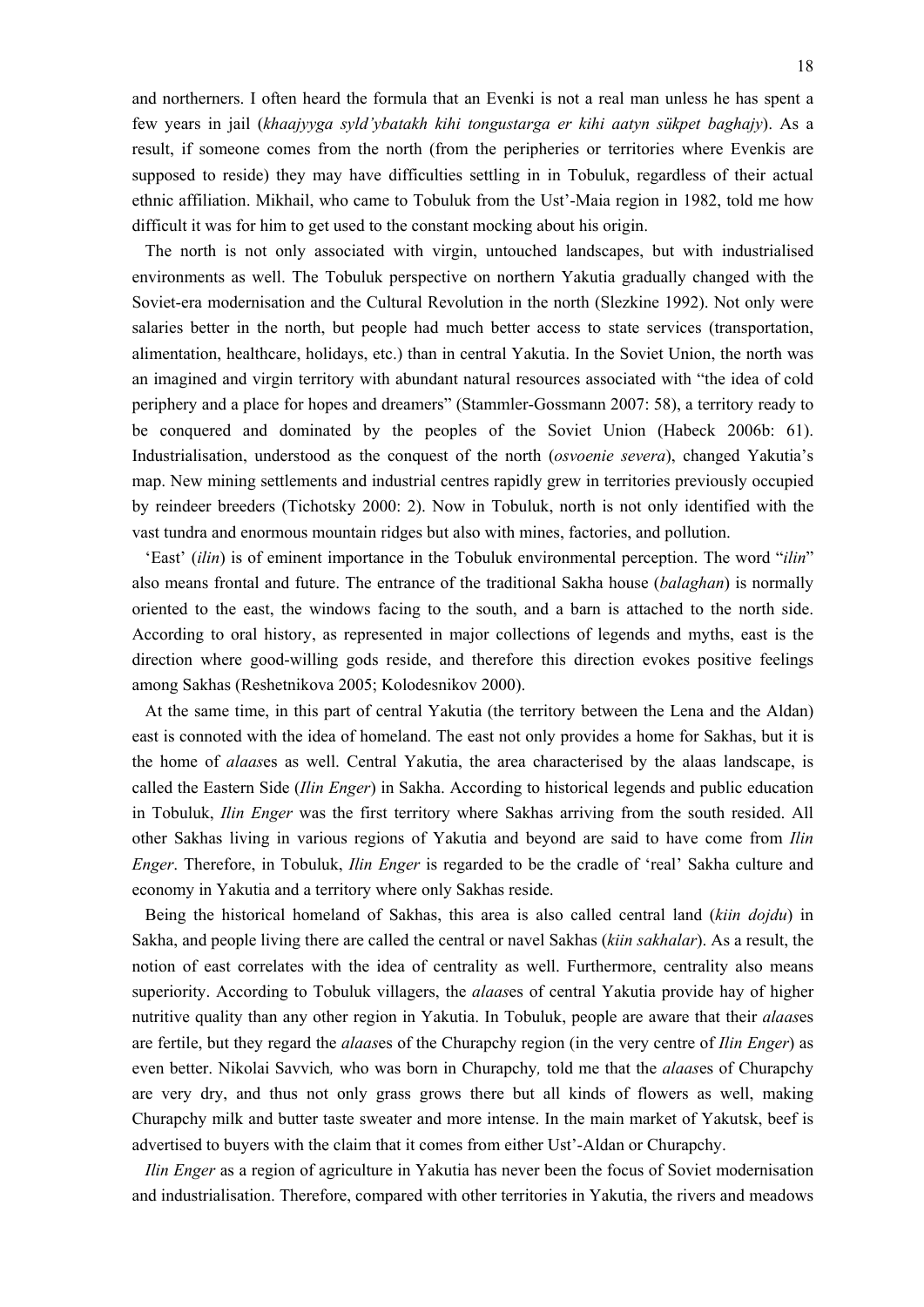here were less polluted during the Soviet era. Due to the ever-increasing environmental knowledge transmitted by public education and mass communication, people in Tobuluk are more and more aware that the climate and environment of *Ilin Enger* are unique. Villagers are proud that winter is always a bit harsher in Tobuluk than in Yakutsk and regularly describe their homeland as a land of severe nature (*tyjys ajylghalaakh dojdu*). They often boast of the extremely low minimum temperatures measured in Tobuluk, as compared to those on the official TV weather reports. Cold and permafrost environments are evaluated positively nowadays in the village because these characteristics hinder a variety of parasites from becoming widespread in Tobuluk. Mosquitoes and midges, locally known insects, are less harmful and less feared than ticks, which are prevalent in most of the regions of Russia. Also, people are aware that locally processed food in Tobuluk is ecologically clean (*ekoloogicheskaj chiistaj*), and it tastes better than imported food.

The symbolic meaning of the cardinal direction 'west' (*argha*) is probably the most problematic in Tobuluk. *Argha*, in accordance with the orientation of the *balaghan,* means rearward, posterior, and the territory behind the house. According to mythological ideas, now present only in the school books on Sakha literature and national culture, *argha* is the homeland of evil creatures (*abaahy*) and cold winds. Western winds are also called black western wind (*khara saappaas*), indicating that it is harmful for horses and cattle, since many diseases in Sakha are described as 'black'.

However, nowadays the west is usually associated with the group of Sakhas residing at the Viliui River (*Bülüü*). There are two competing explanations about the origin of Sakhas at the Viliui River. One of them argues that Viliui Sakhas migrated to their current settlements from central Yakutia after the start of Russian colonisation (Ivanov 1992). However, based on oral poetry collected at the Viliui River, other researchers argue that Viliui Sakhas reached the river by migrating from the south, independently from the Sakhas of central Yakutia. In their opinion, Viliui Sakhas represent a separate group of Sakhas (Ksenofontov 1992).

Although the Viliui Sakha economy is very similar to that of central Yakutia, based on cattle and horse breeding and annual hay production, the people of central Yakutia think it is not identical. For them, the landscape of the Viliui area is not associated with hayfields and *alaas*es, but rather with forests. Consequently, one of the names for Sakha inhabited areas along the Viliui River is western forest (*argha tya*) in Tobuluk and in central Yakutia. Labelling the valley of the Viliui River as a forest makes Tobuluk people think that this area is not completely suitable for Sakha economy. Although western Yakutia is called the fat Viliui (*sya Bülüü*) or fence Viliui (*bütej Bülüü*) in Tobuluk, pointing out the fact that people living there actually do collect hay and breed cattle, residents of the Viliui River are much more often denoted as fishermen of the Viliui River (*Bülüü balyksyttara*) or fish eaters of the Viliui River (*Bülüü symahyttara*). The word *symahyt* not only expresses the fact that one eats processed fish, but it also indicates that this person is poor and does not own enough cattle.

Since the landscape of western Yakutia is identified with forests, the so-called fish eater people residing there cannot be cognised as 'true' Sakhas; the landscape of Sakha dwelling is the *alaas*, and Sakha diet is based on beef and dairy food. Therefore, inhabitants along the Viliui River are sometimes pejoratively referred to as the Evenkis of the Viliui River (*Bülüü tongustara*). The western dialect of Sakha is mocked in Tobuluk because of its strange vocabulary and forms of expressing politeness, along with the funny melodic way people speak in. Furthermore, the Viliui people are often the butt of jokes due to their behaviour. Sargylaana, who moved from Suntar (the westernmost region of the Viliui River) to Ust'-Aldan region due to marriage, is a well-known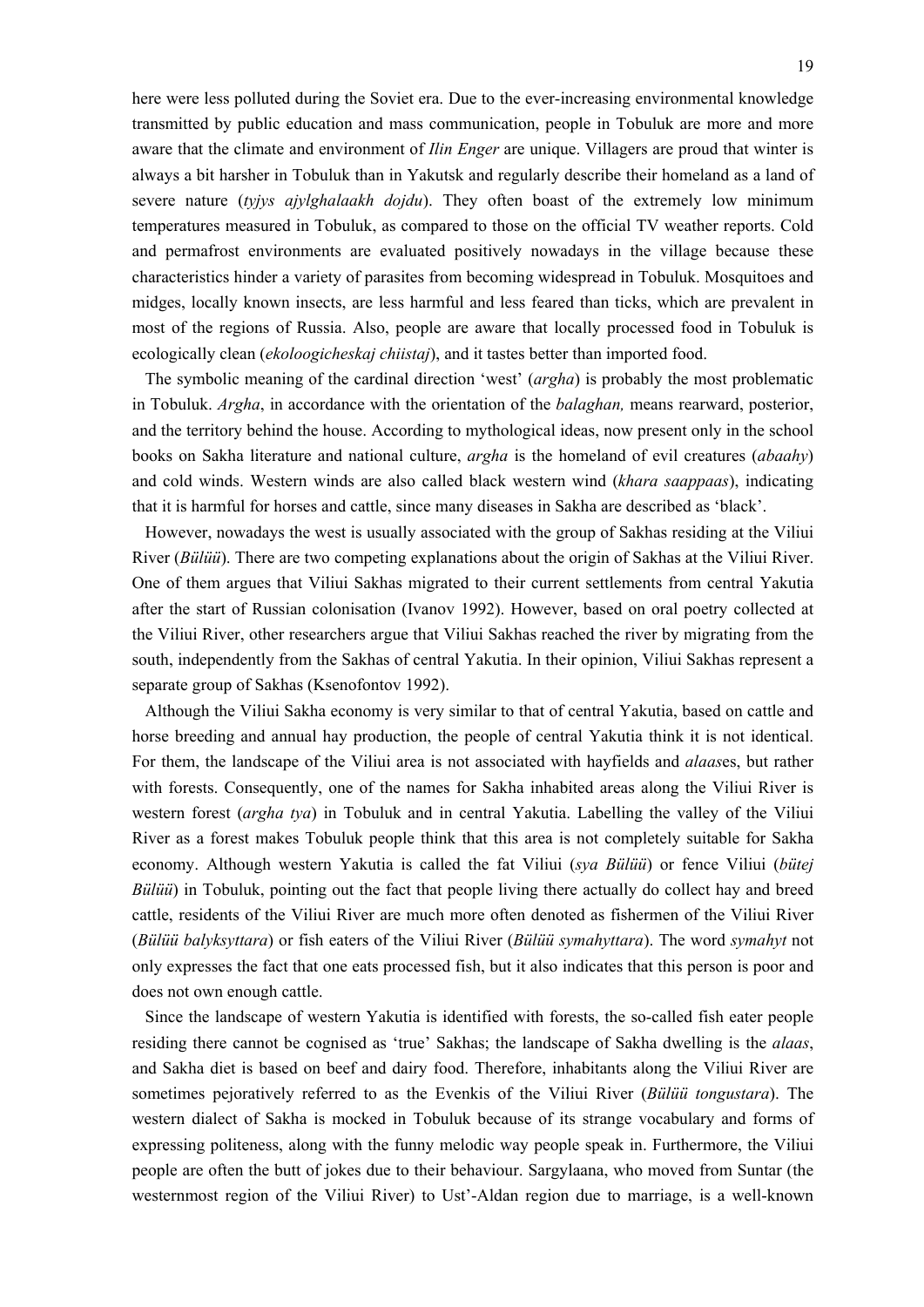secondary school teacher in the region. She embodies for many in Tobuluk the true Evenki behaviour with her energetic, unpredictable, and talkative character. Most people agree that people from the Viliui region speak Sakha, but sometimes deny their Sakha identity.

In Tobuluk, cardinal directions not only locate and contextualise the immediate environment of the village in Yakutia, but they also define landscapes and residents associated with them. Both the ethnic affiliation and the major character traits of those who dwell in a particular landscape are stereotypically defined. Landscape types like forests, ploughlands, and *alaas*es, as well as cardinal directions, are not only compared, but are ranked as well. In Tobuluk, the centrality of east and the *alaas*es are associated with the presence of Sakhas, whereas north points to the periphery and to the Evenkis. *Alaas*es are perceived in the frame of the environment that villagers regularly interact with; they provide a landmark of self-identification in the macro frame of Yakutia.

Perhaps this characterisation is interrelated with the phenomenon of Sakha regional characters (*ulus* mentality) first described by Balzer (2004: 243–244).7 *Ulus* mentality is shorthand for stereotypical behaviour and demarcates conflicting groups of Sakhas from one another. Separation and opposition between Sakhas of various regions is called *uluustaahyn* in Sakha and is structured by cardinal directions and landscape types. The most notorious opposition is between Sakhas from the east and west of Yakutia, which sometimes culminates in cruel clashes between student gangs from different regions in the city of Yakutsk. At the same time, neither *ulus* mentalities nor environmental perception constitute an unchangeable system. Generations perceive and interact differently with the *alaas* and associate different resident groups and character traits with it. The perception of the *alaas* depends as much on the age of the beholder as on his or her ethnic affiliation or residence in Yakutia.

#### **7. The Temporality of the** *alaas*

1

Owing to economic and administrative transformations over the past 100 years, the lifestyle of people in Tobuluk has changed profoundly. Here I will describe how changes in lifestyle modified the interaction between *alaas*es and villagers. Differences in the perception of the *alaas* as a landscape depend very much on the previous interactions and experiences of beholders, and these may create conflicts between groups bearing different memories and identities (cf. Massey 1998: 156–157). In the ethnically uniform Sakha village of Tobuluk, differences in perceiving *alaas*es do not stem from dissimilarities of the ethnic affiliation of villagers but from the differing lifestyles of generations. Those born before the post-war centralisation were raised at *alaas*es, while those who worked in *sovkhoz* brigades spent only three months a year at the *alaas*es, and those who were born after the decollectivisation have even less experience with *alaas*es. Besides its appearance, the setting of *alaas*es has undergone profound changes during the subsequent economic transformations. Nowadays, there are no winter camps and no examples of traditional Sakha architecture – only their ruins have remained. At the same time, huge barns were constructed for hundreds of cows, electric lines were erected, and roads were built. Hence, it is no surprise that *alaas* perception has changed in time. Differences in perceiving and interacting with *alaas*es result in divergent lifestyles and economic strategies between generations within the village. In order to examine the temporality of the *alaas*, I will shortly describe the impact of major economic changes on people's interaction with *alaas*es in Tobuluk.

 $<sup>7</sup>$  Today, *ulus* is the name of administrative units (regions) in Yakutia (Sakha Republic).</sup>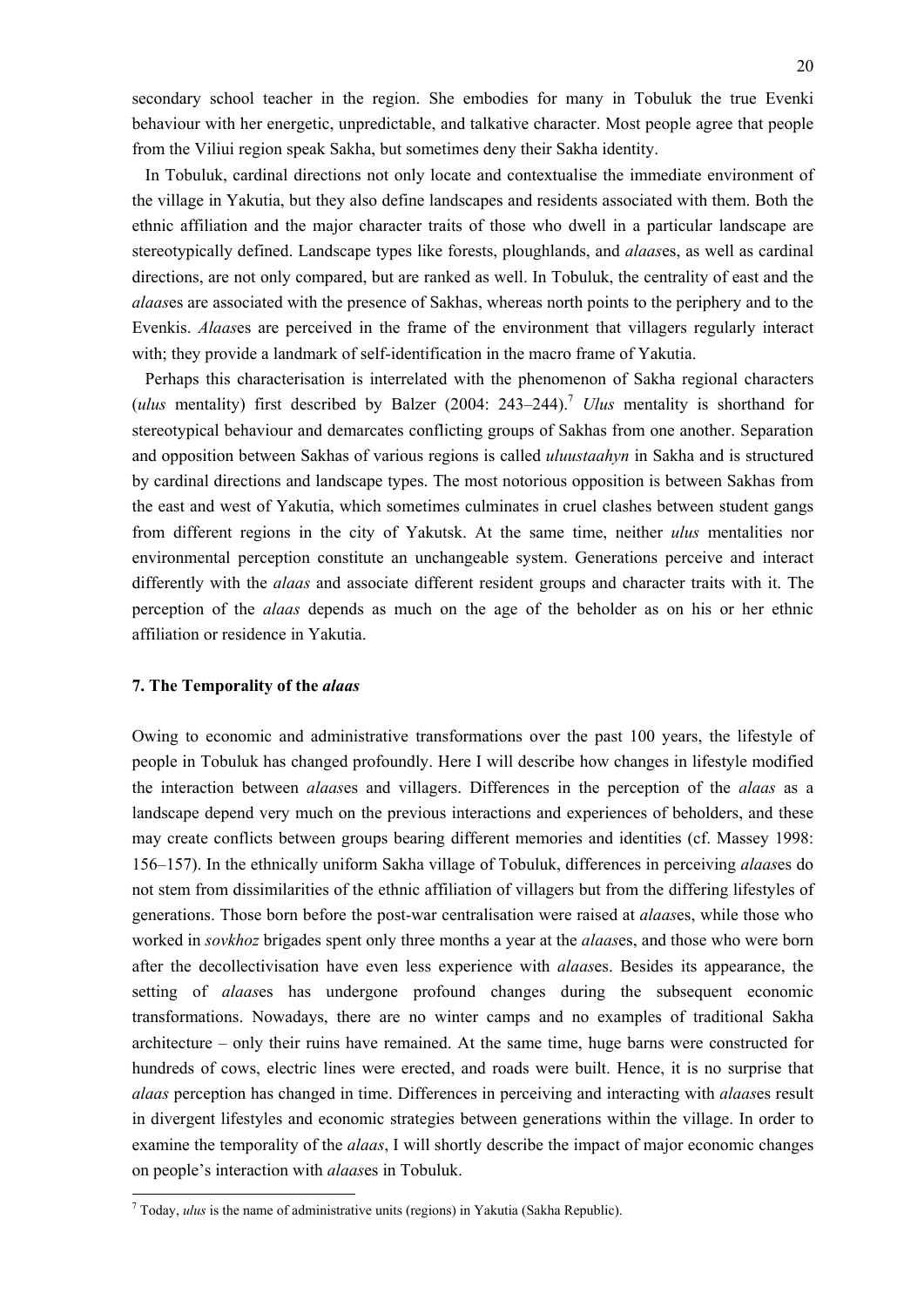Land tenure paid for *alaas*es in the pre-revolutionary era provided Tobuluk residents with the opportunity to not only dwell in but to own *alaas*es as well. Until the onset of collectivisation in 1929–31, few people resided at the *alaas*es of the administrative unit (*ulus*), where the village of Tobuluk was later, in 1945, established as the central settlement. In 1900, 170 winter camps and 150 summer camps stood on the territory*,* all located in or close to the *alaas*es. Usually, an *alaas*  did not belong to a sole household but was divided among many. Especially after the 1917 distribution of hayfields, the overwhelming majority of Tobuluk households used small and dispersed hayfields in Tobuluk (Gabyshev 1929: 14).

|                                            | $0 - 5$ tonne | $5-10$ tonne | $10-20$ tonne |
|--------------------------------------------|---------------|--------------|---------------|
| Number of households                       | 44            | 81           | 20            |
| Number of hayfields                        | 298           | 740          | 259           |
| Average number of hayfields per households | 67            | 9.1          | 12.95         |
| Total area of hayfields                    | 171.92 ha     | 606.5 ha     | 246 ha        |
| Average size of hayfield                   | $0.585$ ha    | $1.22$ ha    | $1.05$ ha     |

*Table 2: Hay collected in the administrative unit of which Tobuluk is now the centre (as of 1917)* 

Loosely cooperating neighbours formed residential groups of 10 to 20 households, called *tüölbe*. Winter settlements were located close to the best *alaas*es, and summer settlements were dispersed over the least accessible pasturelands. Hay was preferably collected at rich *alaas*es near to the winter settlement to avoid lengthy transport to the barns in winter. Pastures were separated and partially fenced off from hayfields in order to hinder cattle from entering and grazing on the highquality grass. As a result, summer camps and herds were located on territories that were more difficult to access, near rivers and creeks (*ürekh baha*) where the quality of grass was much worse, and not exactly at *alaas*es. *Alaas*es were used equally during the winter (when people resided there) and summer (when men collected hay there) before collectivisation.

At the time of collectivisation, clusters of winter camps, the *tüölbe,* formed small *kolkhoz*es, and *alaas*es became host to initial *kolkhoz* centres called *sugulaan*. *Sugulaan* settlements were no longer perceived as winter camps. They morphed into permanent settlements as brigades, not families, moved to work in the summer to the former household summer camps. At the same time, pastures surrounding the *alaas*es became less regularly visited by locals (especially women).

Owing to the heavy losses the administrative unit of present-day Tobuluk suffered in the Second World War (82 men, i.e. approximately 60 percent of all the men called to serve), the previous system of agricultural production could not be maintained. The process of centralisation aimed at making production more effective, and at controlling the local workforce more systematically.

First, a large *kolkhoz* was formed in 1945 from the initially nine smaller ones in Tobuluk (the new *kolkhoz* centre and the local school were located at the territory of the present-day village). Over the next few years, families moved into the area next to the school and the *kolkhoz* centre and built houses. Hence, the village of Tobuluk was born. From that time, *alaas*es did not function as permanent locations of residence but were used by the brigades of the united *kolkhoz* as summer camps. Winter camps were refurbished to summer camps, and people working for *kolkhoz*-brigades visited the *alaas*es only for two or three months in the summer. Along with this process, former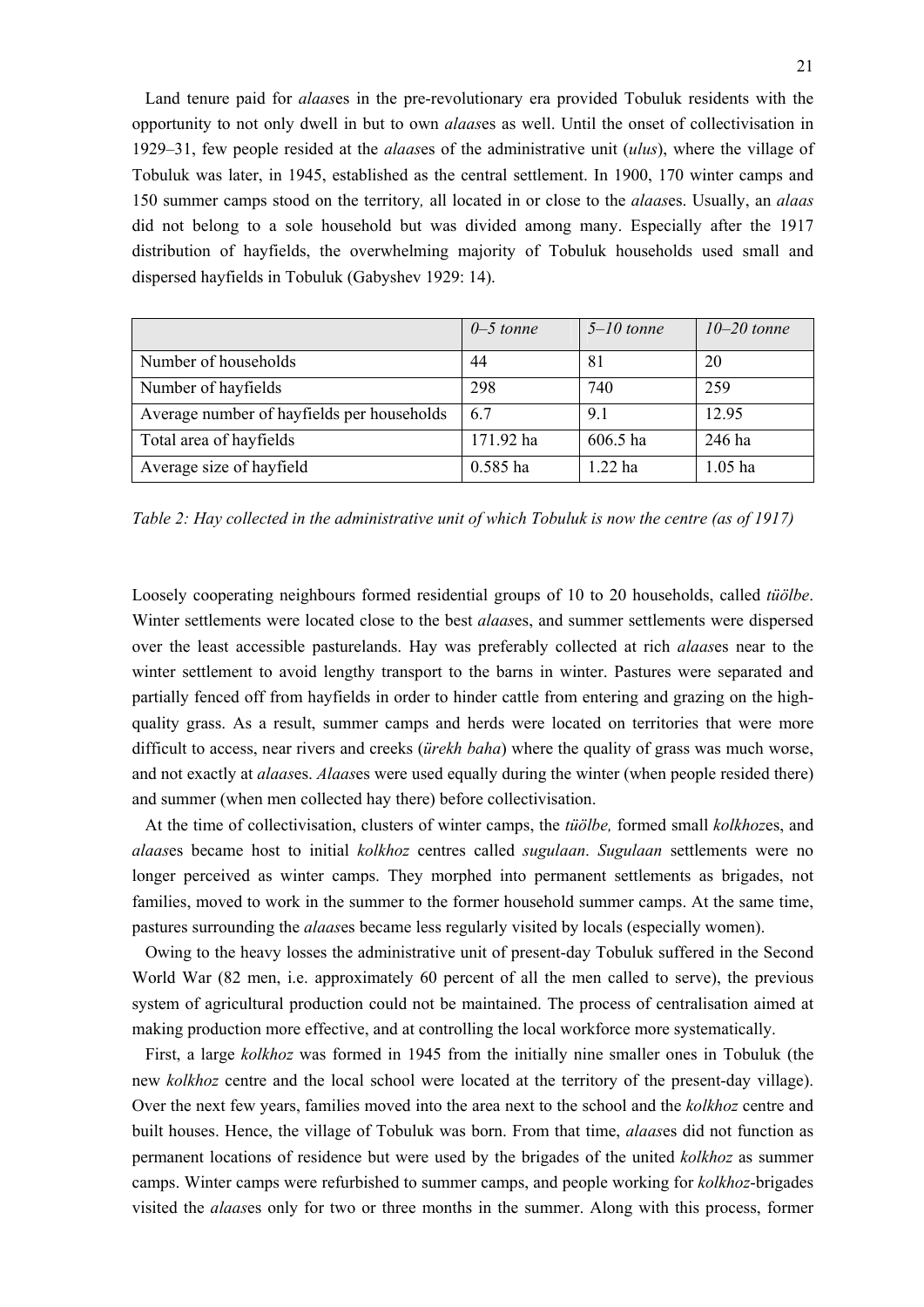summer settlements were abandoned and some *alaas*es were used as pastures. In 1974, the *kolkhoz* was organised into a *sovkhoz* embracing five villages, and hayfields were officially nationalised by the state. Due to the increasing number of salaried jobs in the village, fewer and fewer people worked in the *sovkhoz*, and *alaas*es were visited only by those people who were specialised in cattle breeding (mainly tractor drivers and milkers).

| Pre-collectivisation<br>tüölbe         | Sugulaans and kolkhoz-        | Sovkhoz<br>brigade<br>summer   |  |
|----------------------------------------|-------------------------------|--------------------------------|--|
| (residential groups) in this territory | between<br>$1929-$<br>centres | camps between 1945-1999        |  |
|                                        | 1945                          |                                |  |
| Tan'n'arang, Manchaarylaakh            | Ubahalaakh                    | Mechta                         |  |
| Sytygan                                | Sytygan                       | Sytygan                        |  |
| Kyttaaiy                               | Kyttaajy                      | Kyttaajy                       |  |
|                                        |                               | (only used for collecting hay) |  |
| Ulakhan alaas                          | Tandinskij                    | Sardanga/Jubilejnaj            |  |
| Mungur Khatyng                         | Mungur Khatyng                | $-(abandoned)$                 |  |
| Bulgun'n'akhtaakh                      | Tandygy                       | $-(abandoned)$                 |  |
| Uöhee alaastar                         | Keskil                        | $-(abandoned)$                 |  |
| Mokhsoghollookh, Balaghannaakh         | Tabalaakh                     | Tabalaakh (until 1985)         |  |
| Düöde, Küörüme                         | Sulus                         | Küörüme (from 1987)            |  |

*Table 3: The transformation of residential groups into collectives and state-farm units* 

Between 1992 and 1999 during the gradual collapse of the *sovkhoz* in Tobuluk, the number of cattle decreased by approximately 30 per cent. State-owned hayfields were assigned to local households, and the *sovkhoz* summer camps were abandoned. From that time on, the *alaas* has been perceived by many villagers (especially juveniles) not so much as a place they dwell in but rather as a place they visit once a year to work. Young people normally do not know stories about *alaas*es and sometimes they do not even know their names. Tolik (born in 1985) told me that he hates making hay, and therefore he opened a shop in the village and refused to breed cattle. Girls are especially unattracted to *alaas*es and cattle, and just like in other areas of Siberia they prefer to move to the city. It is especially shameful for a young girl if the smell of barn is noticeable on her. Young guys often mock hard-working girls in Tobuluk by saying that "you stink like a barn". Hay production is a common source of conflict between fathers and sons. Many young people do not think breeding cattle makes any sense and they are very reluctant to get involved in collecting hay. Summertime hay work seems to be a senseless obligation for young people, and therefore they take any opportunity to avoid it. Many students travel from Yakutsk to their home village as late as possible in order to postpone or skip their participation in the hay collection.

Some young people, however, do not mind summertime hay work as long as they do not have to stay overnight at the *alaas*es and do not have to mow manually. I know of one teenager who even eagerly awaited the hay work so he could drive his father's tractor; other young men were attracted by the possibility of hunting and fishing by the way at the *alaas* lakes when collecting hay. Collecting hay was much less popular among girls in Tobuluk, and most of the student-aged daughters remained in Yakutsk for the most part of the summer. Parents – usually highly concerned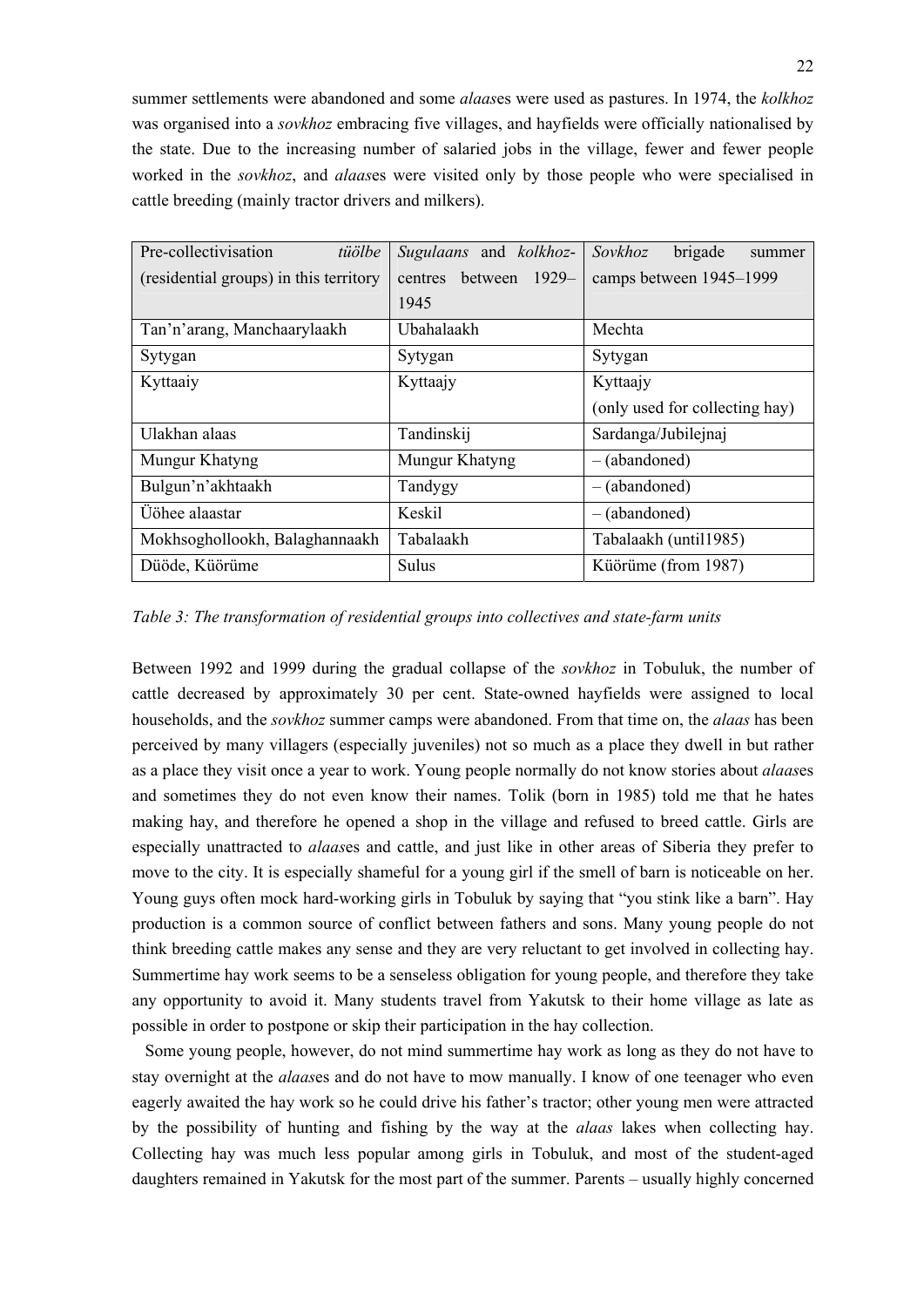about the education and career of their children – normally do everything to spare their daughters from working in the barns and collecting hay.

As a result, the *alaas* is a landscape that is not a focal point for young people in Tobuluk, and by no means can one argue that their *alaas* perception is based on an intimate relation or long-standing interaction with the landscape. People who were not raised at *alaas*es normally do not carry out rituals for the ancestors there, because the hayfields assigned to their families during the process of decollectivisation usually were not the hayfields where their parents resided. Young people may visit their ancestral *alaas*es when they go hunting for ducks and geese. They focus on the demarcation of the village from its surroundings, from what they have come to perceive as nature (*ajylgha*), rather than on the difference between the *alaas* and the forest. *Alaas*es thus fade into the surrounding forests in the local youth's environmental perception.

At the same time, environmentalism contributes more and more effectively to the local environmental knowledge. Environmental consciousness has been enhanced by mass media and by the local public school. In the past ten years a few school projects were introduced in the village in connection with environmental activism. The initiators of these projects are local secondary school and university teachers originating from the village. In 2005, a summer camp was built to the southwest of the village at a small knoll at the edge of the forest. The summer camp for the pupils was built in traditional Sakha *balaghan* style (nowadays used only for barns), not in the Russian log-house style. Since then, kids spend two weeks every year in the summer and are taught various subjects including biology and geography.

Besides running the summer camp, the local school organises summertime hikes for its pupils. The main organisers of these trips are Nikolai, the local history teacher, and Konstantin, a biology lecturer at the university in Yakutsk. These trips are locally called expeditions and are very popular among the kids. The expeditions usually go from Tobuluk to the north, Tobuluk ending at Taragaj or the other side of the Aldan River. The two major foci of the expeditions are archaeology and ecology. During expeditions, the children receive lectures about their region's ecology. Lectures about history and archaeology deal mainly with the *alaas*es, but the forest receives the most attention. Nikolai, the main organiser, told me that they go to Taragaj every year because of the plentiful forests and the 'richer nature' (*ajylghata orduk*).

Forest, according to the perspective transmitted by the local school, is no longer perceived as a hostile and "empty" space spotted by strictly demarcated and meaningful *alaas*es where the Sakhas dwell. Local environmental perception has undergone profound changes due to the decreasing interaction between *alaas*es and villagers. Environmentalism is transmitting a novel perspective on the Euro-American concept, what nature is, partly inconsistent with the traditional Tobuluk livelihoods and perceptions. Nowadays, it is not *alaas*es and forests that are opposed to each other, but the realm of the village and the surroundings, perceived as 'nature' beyond. The idea of safeguarding local flora and fauna, and especially forests, has not been entirely interiorised by the older villagers in Tobuluk, since it contradicts with their perception of the environment. A good example of this is garbage management in the village. While people do not normally leave litter at their *alaas*es and *alaas* huts, they do throw garbage away at resting places in the forest along the roads. In 2009, schoolboys attending a summer camp built a large garbage bin at one of the resting places, yet the villagers seem to ignore it. Seemingly the peculiarities of traditional Tobuluk environmental perception have gradually been blurred by a rather rigid and uniform perspective on 'nature', one that does not really fit local practices of interacting with the immediate environment.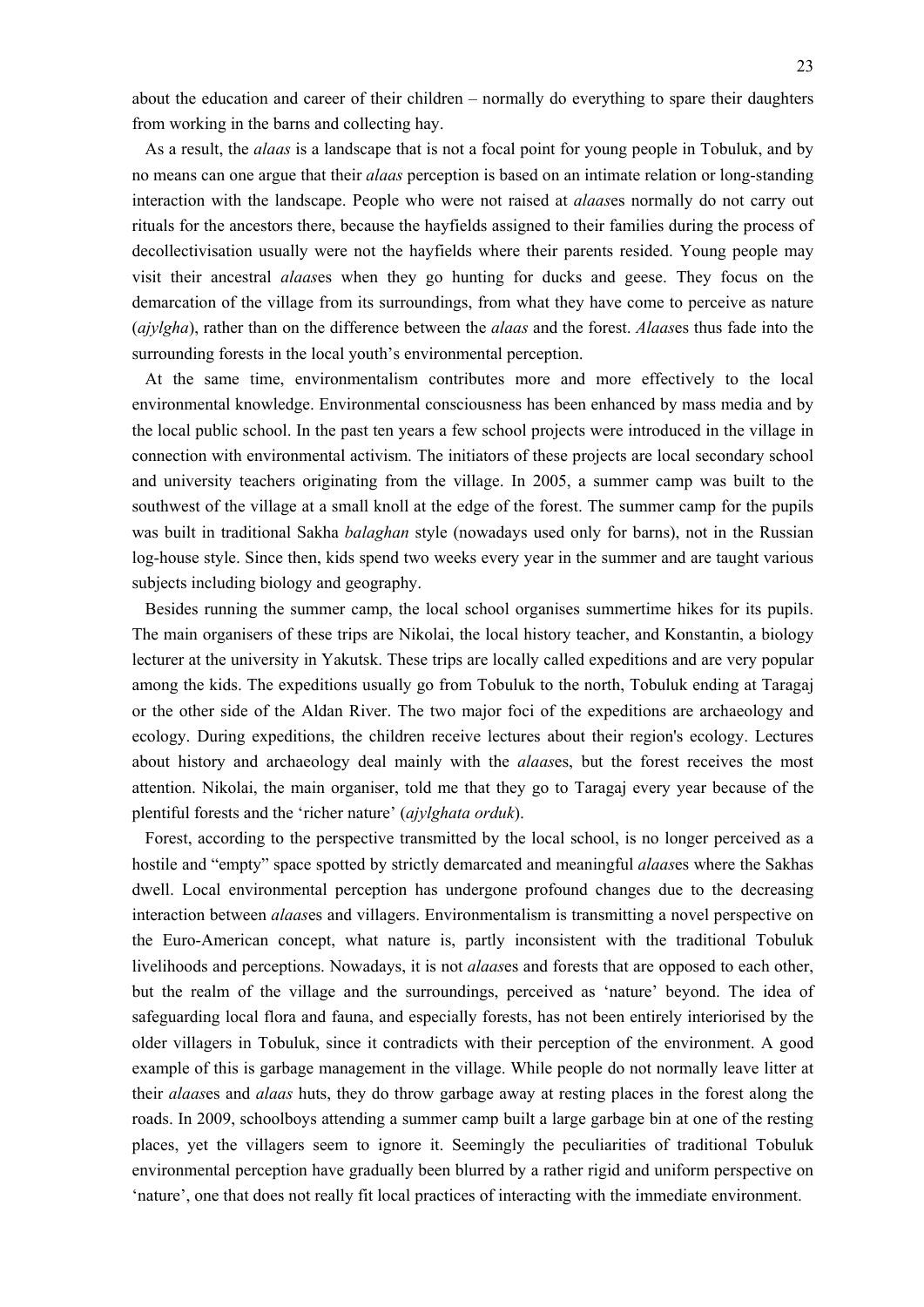#### **8. Conclusion**

The *alaas* has been the focus of Tobuluk environmental perception. The close relation and frequent interaction with *alaas*es endows Tobuluk environmental perception with a distinct character, according to which the surrounding environment is perceived as 'islands' in the forest rather than a gradually changing, contiguous space of various landscapes. The fragmentary structure of Tobuluk environmental perception can be explained by the Sakha cattle economy, which markedly differs from the reindeer breeding and hunter-gatherer livelihoods in other parts of Yakutia. Owing to this economy, people in Tobuluk have not only dwelt in *alaas*es, but they dominated, controlled and owned them. The formation of *alaas*es is not understood as a process independent of human actions among Sakhas; on the contrary, without the obvious presence of human dwellings, economy, and labour, thermokarst depressions are not necessarily identified as *alaas*es. Therefore villagers born before centralisation in Tobuluk and local *alaas*es "embrace an irreducible system" in which villagers are part of *alaas*es, and *alaas*es are part of villagers (Descola and Palsson 1996: 18).

Sakha legends normally refer to *alaas*es not as a landscape just out there, but rather as something which Sakha forefathers have created, or at least contributed to in its creation. Therefore, *alaas*es are hard to detach from their residents, who not only dwell there, but who constitute it as well. Regardless of the idea that *alaas*es are under human control, the relationship with *alaas*es can be affectionate and intimate. People in Tobuluk usually respect *alaas*es and speak about their impact on their behaviour and mind-set. This impact can be overwhelming and may profoundly modify one's personality of someone who is sensitive to it and spends a lot of time in an *alaas*. Thus, Tobuluk environmental perception not only connects certain values with *alaas*es, but also significantly contributes to the lifestyle and habits of resident groups (cf. Low 2003: 11). This interplay between humans and their environment has often been interpreted as the foundation of specific epistemological systems characteristic to hunter-gatherer societies (Willerslev 2007: 31), but it also has an immense importance among the sedentary Sakhas as well.

The interplay between *alaas*es and the people of Tobuluk can be understood in the frames of village communities and on the basis of permanent interaction between the immediate environment and human dwellers. The act of locating and determining the whereabouts of *alaas*es inside Yakutia by referring to the symbolically loaded cardinal directions contributes to the patterns of social and ethnic segmentation of Yakutia. In the process of identifying landscapes characteristic to regions of Yakutia (determined by cardinal directions), Sakhas subscribe to the design of ethnic stereotypes and also form the basis of regional identities. Discourses on landscape in Yakutia are therefore difficult to separate from discourses about stereotypes on Yakutia's regions and ethnic groups.

Due to the temporality of *alaas* perception, varying greatly by generation, there is not a single perspective on the *alaas*. Every space is given a meaning by the actions attached to it, therefore, the change in interaction with *alaas*es generates a different attitude among members of the younger generation. Knowledge about *alaas*es and the people attached to them is changing and no longer based on day-to-day interaction and narratives performed regularly, but on public education, reified memories, and written texts. As a result, the intimacy elderly people feel towards hay collecting and fishing on their own *alaas* is no longer present among young people. For the younger generation, the notion of *alaas* hardly connotes the idea of ancestors, shelter, and culture, but is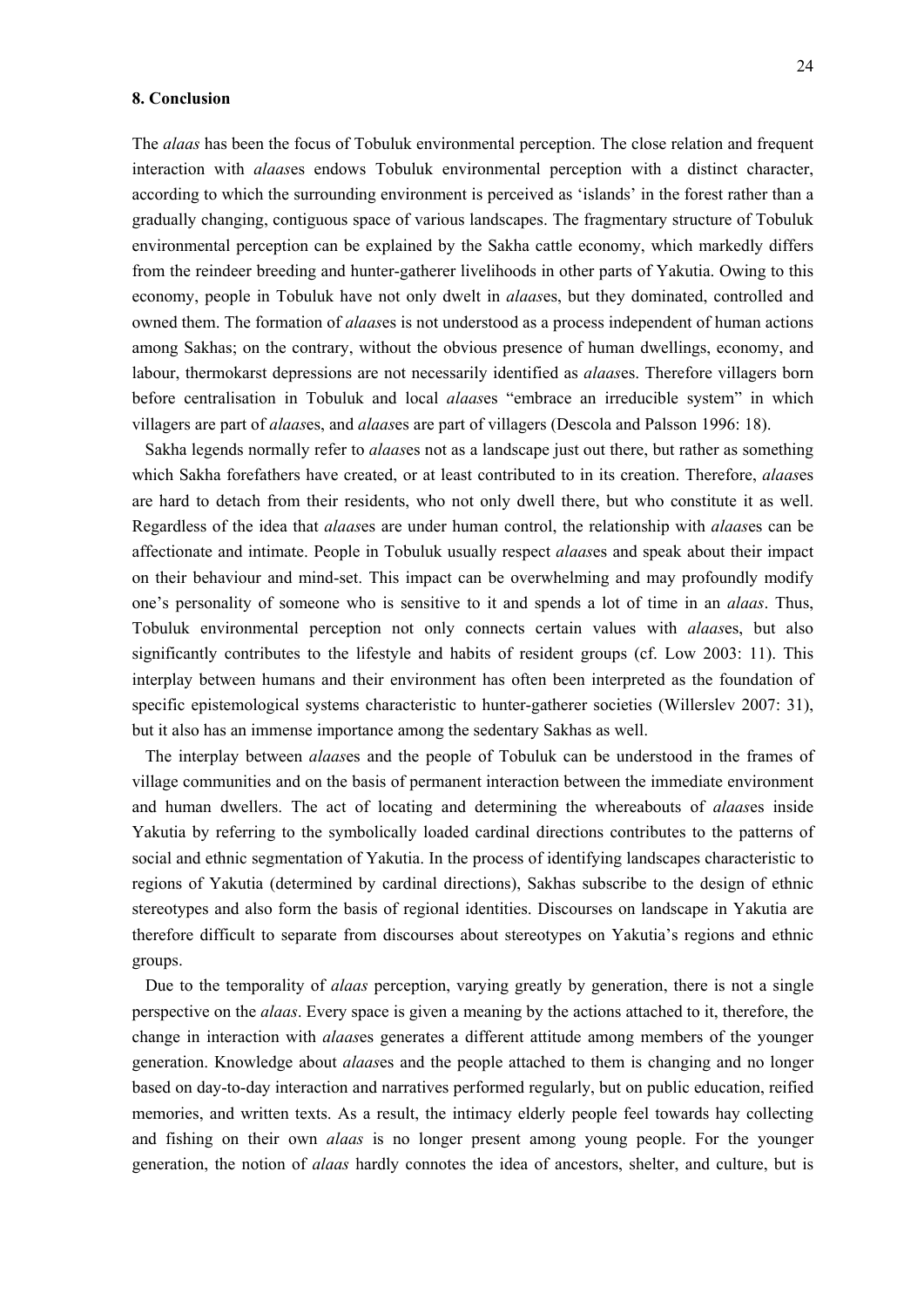more and more merging with the idea of a 'hostile' and untamed 'natural' environment as opposed to the realm of the village.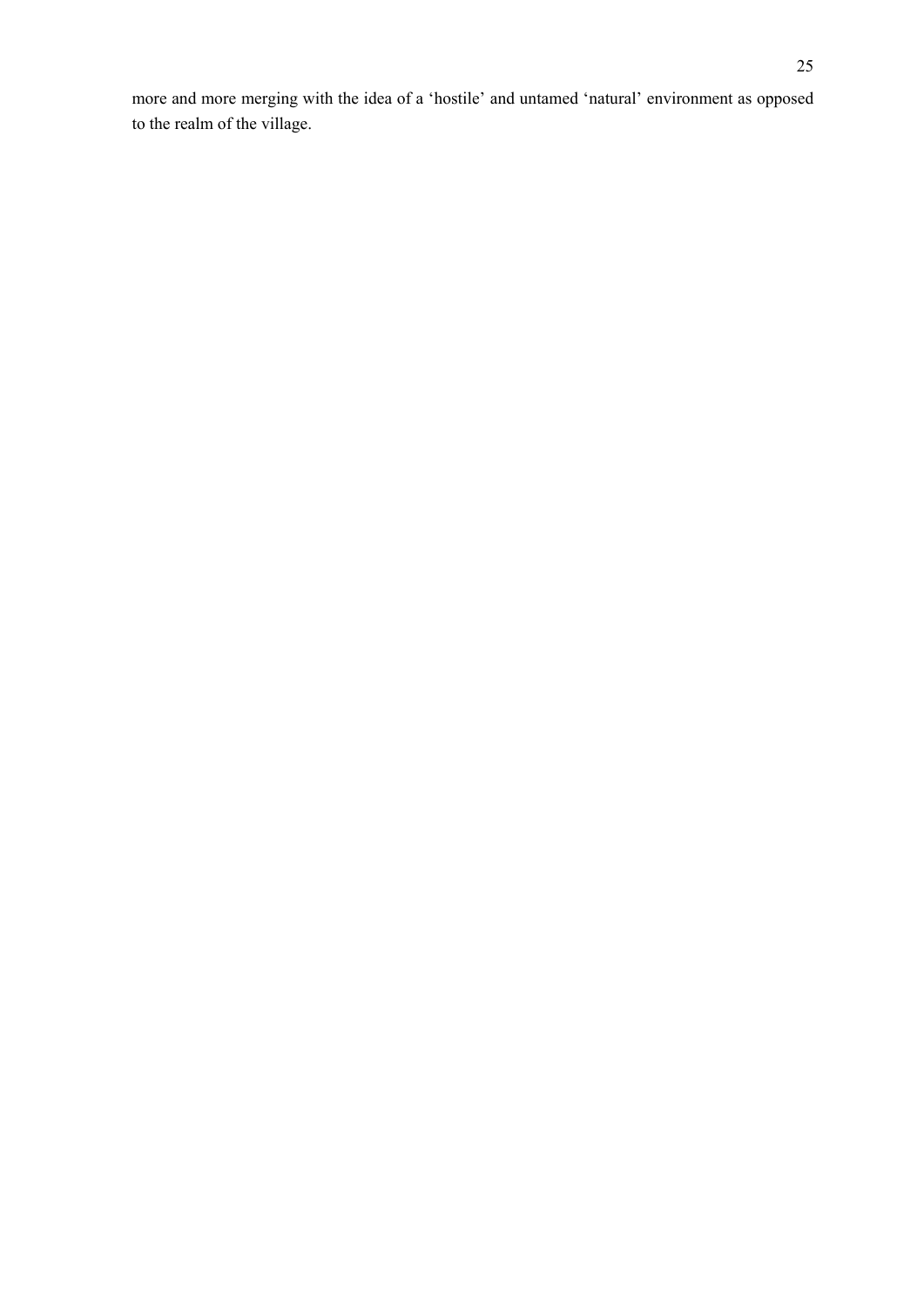# **References**

Abramov, A.F. and I.G. D'jakonov. 1990. *Sakha sirin küne-d'yla uonna sylgy iitiite*. Jakutskaj: Sakha sirineeghi kinige izdatel'stvota.

Argounova-Low, Tatiana. 2011. Perceptions of Landscape among the Lake Essei Iakut: narrative, memory and knowledge. In: Peter Jordan (ed.). *Landscape and Culture in Northern Eurasia*. Walnut Creek: Left Coast Press, pp. 215–234.

Bagdaryyn, Sülbe. 1992. *Aal uotu ottunan*. Jakutskaj: Bichik

Balzer, Marjorie Mandelstam. 2004. Whose Homeland is It? Shifting boundaries and multiple identitites in the Russian Federation north. In: Erich Kasten (ed.). *Properties of Culture – Culture as Property, Pathways to Reform in Post-Soviet Siberia*. Berlin: Dietrich Reimer Verlag, pp. 233– 257.

Basharin, Grigorii M. 1956. *Istoriia agrarnykh otnoshenii v Iakutii.* Moskva: Nauka

Basso, Keith H. 1988. "Speaking with Names". Language and landscape among the Western Apache. *Cultural Anthropology* 3(2): 99–131.

Bosikov, Nikolai P. 1991. *Evoliutsiia alasov tsentral'noi Iakutii*. Iakutsk: Institut merzlotovedenii.

Bird-David, Nurit. 1990. The Giving Environment: another perspective on the economic system of gatherer-hunters. *Current Anthropology* 31 (2): 189–196.

Bravina, Rozalia Innokent'evna. 2002. *Kihi uonna d'ylgha*. D'okuuskaj: Bichik.

Brown, Cecil H. 1983. Where Do Cardinal Direction Terms Come From? *Anthropological Linguistics* 25(2): 121–161.

Bychkova Jordan, Bella. 2002. *A Geographical Perspective on Ethnogenesis: the case of the Sakha Republic (Yakutia)*. Unpublished dissertation presented to the Faculty of the Graduate School of The University of Texas at Austin. Manuscript available online at:

http://proquest.umi.com/pqdweb?index=1&did=765076451&SrchMode=1&sid=1&Fmt=6&VInst= PROD&VType=PQD&RQT=309&VName=PQD&TS=1319412392&clientId=137310 (accessed on 22 August 2011)

Crate, Susan A. 2006. *Cows, Kin and Globalization. An ethnography of sustainability*. Lanham, New York, Toronto: Altamira Press

Crate, Susan A. 2008a. "Eating Hay": the ecology, economy and culture of Viliui Sakha smallholders of Northeastern Siberia. *Human Ecology* 36: 161–174.

Crate Susan A. 2008b. Gone the Bull of Winter? Grappling with the cultural implications of and anthropology's role(s) in global climate change. *Current Anthropology* 49(4): 569–595.

Crate, Susan A. 2011 We are Going Underwater. *Natural History* 119(5): 20–29.

Cruikshank, Julie. 2005. *Do Glaciers Listen? Local knowledge, colonial encounters, and social imagination.* Vancouver, Toronto: UBC Press

Cruikshank, Julie and Tatiana Argounova. 2000. Reinscribing Meaning: memory and indigenous identity in Sakha Republic (Yakutia). *Arctic Anthropology* 37(1): 96–119.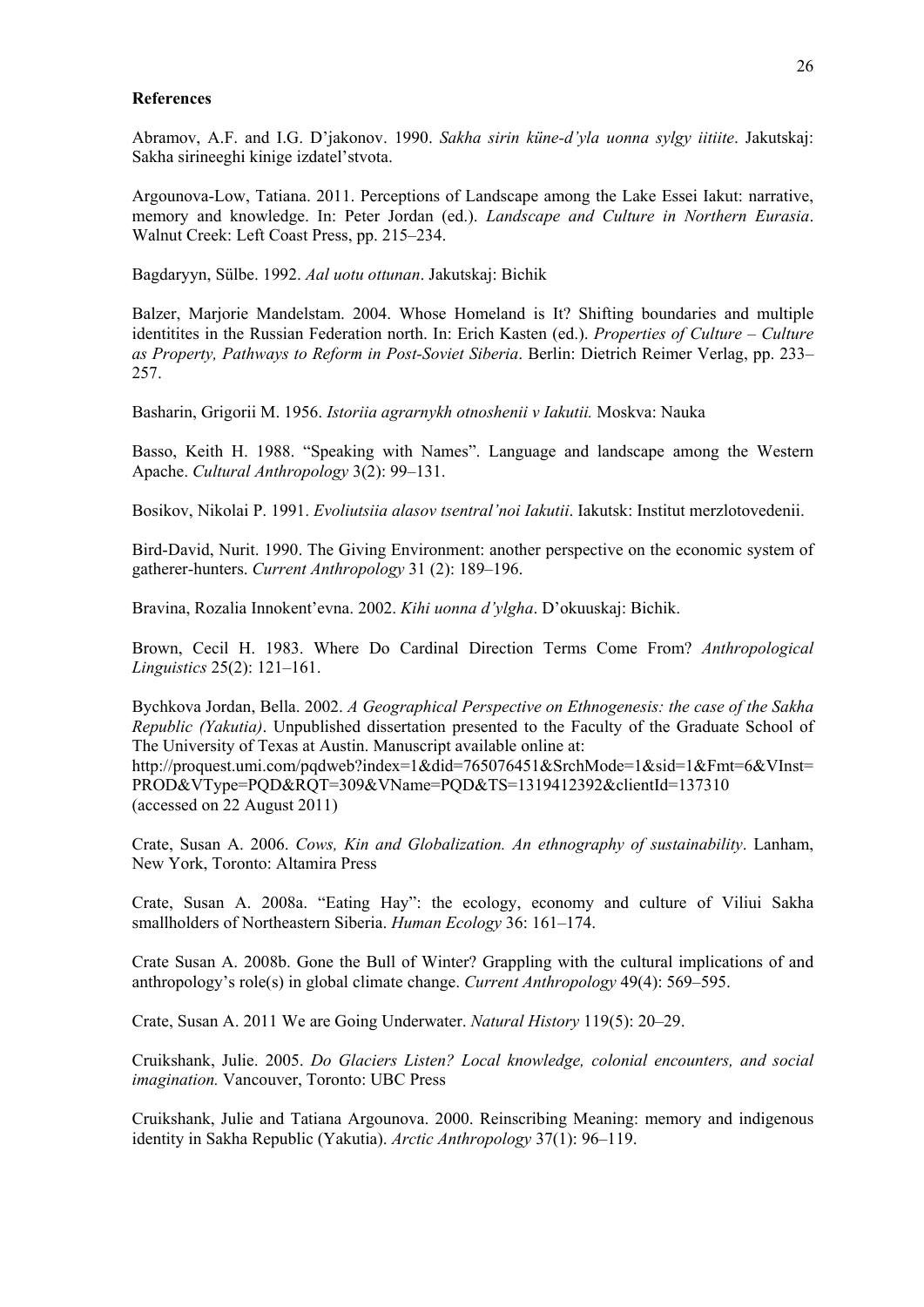Darbasov, Vasilii R., Egor G. Egorov and Egor P. Solov'ev, 2000. *Osnovy razvitiia kooperatsii. Teoriia, opyt, problemy*. Iakutsk: Institut Regional'noi Ekonomiki Akademiia Nauk Respubliki Sakha (Iakutiia).

Descola, Philippe. 1986. *La Nature domestique: symbolisme et praxis dans l'écologie des Achuar*. Paris: Editions de la Maison des sciences de l'homme

Descola, Philippe and Gísli Pálsson. 1996. Introduction. In: Descola Philippe and Gísli Pálsson (eds.) *Nature and Society. Anthropological Perspectives*. London: Routledge, pp. 1−22.

Ergis, Georgii U. 1974. *Ocherki po iakutskomu fol'kloru*. Moskva: Nauka

Everstov, Avksentii I. 1996. *Ajyy ajmakhtara, kün uluustara*. D'okuuskaj: Bichik.

Gabyshev, M. 1929. *O zemel'noi reforme v Iakutii. K VI vseiakutskomu s'ezdu sovetov.* Iakutsk: Izdanie narkomzema IaASSR.

Granberg, Leo, Katriina Soini, and Juha Kantanen (eds.). 2009. *Sakha Ynaga. Cattle of the Yakuts.* Letters Annales Academiae Scientiarum Fennicae Humaniora 355. Helsinki: Academy of Sciences.

Gray, John. 2003. Open Spaces and Dwelling Places: being at home on hill farms in the Scottish Borders. In: Setha M. Low and Denise Lawrence-Zuñiga (eds.). *The Anthropology of Space and Place*. Malden, Oxford, Carlton: Blackwell, pp. 224–247.

Habeck, Joachim Otto. 2006a. Experience, Movement and Mobility: Komi reindeer herders' perception of the environment. *Nomadic Peoples* 10(2): 123–141.

Habeck. Joachim Otto. 2006b. Gender, "kul'tura" severnye prostory. *Etnograficheskoe Obozrenie* 4: 59–68.

Halemba, Agnieszka E. 2006. The Telengits of Southern Siberia: landscape, religion and knowledge in motion. London: Routledge.

Hirsch, Eric. 1996. Introduction: Between Place and Space. In: Eric Hirsch and Michael O'Hanlon (eds.). *The Anthropology of Landscape: perspectives on place and space*. Oxford: Clarendon Press, pp. 1–30.

Hirsch, Eric and Michael O'Hanlon (eds.). 1996. *The Anthropology of Landscape: perspectives on place and space*. Oxford: Clarendon Press.

Hunn, Eugene S. and Brien A. Meilleur. 2010. Toward a Theory of Landscape Ethnoecological Classification. In: Leslie M. Johnson and Eugene S. Hunn (eds.). *Landscape Ethnoecology: concepts of biotic and physical space*. New York: Berghahn Books, pp. 15–26.

Ingold, Tim. 2000. *The Perception of the Environment: essays in livelihood, dwelling and skill.* London: Routledge

Ivanov, Vasilii F. 1992. *Sotsial'no-ekonomicheskie otnosheniia v Iakutii (konets XVII–nachalo XIX. v.).* Novosibirsk: Nauka

Jordan, Peter (ed.). 2011. *Landscape and Culture in Northern Eurasia*. Walnut Creek: Left Coast Press.

Johnson, Leslie M. and Eugene S. Hunn (eds.). 2010*. Landscape Ethnoecology: concepts of biotic and physical space*. New York, Oxford: Berghahn Books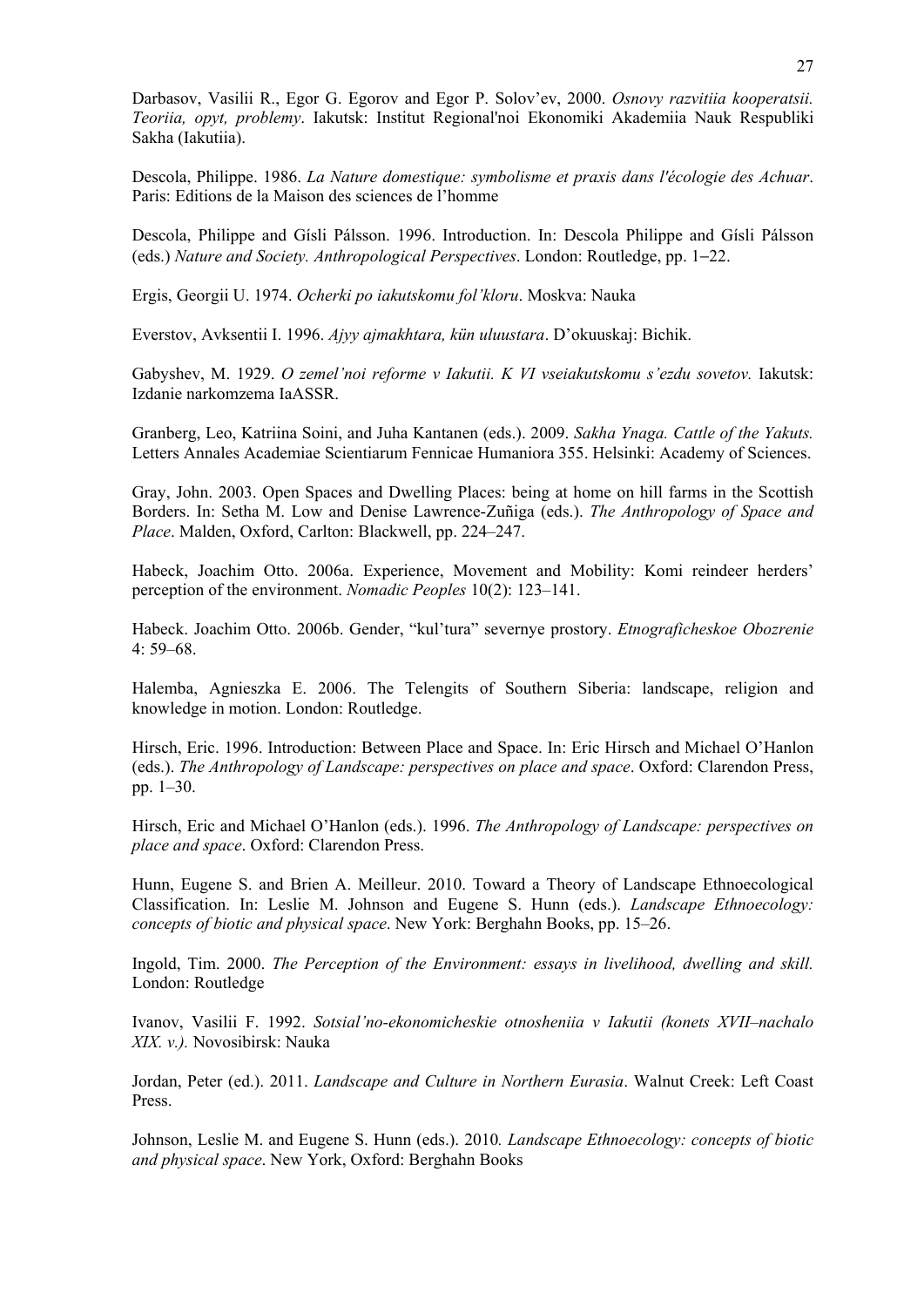Karjalainen, Timo Pauli and Joachim Otto Habeck. 2004. When 'the Environment' Comes to Visit: local environmental knowledge in the far North of Russia. *Environmental Values* 13(2): 167–186.

Katamura, Fumitaka, Masami Fukuda, Nikolai P. Bosikov, Roman V. Desyatkin, Toshio Nakamura, and Jun Moriizumi. 2006. Thermokarst Formation and Vegetation Dynamics Inferred from a Palynological Study in Central Yakutia, Eastern Siberia, Russia. *Arctic, Antarctic, and Alpine Research* 38(4): 561–570.

Kolodesnikov, Sergei. 2000. The Person in the Traditional Yakut [Sakha] Worldview: a general formulation of the question. *Anthropology and Archeology of Eurasia* 39(1): 42–79.

Ksenofontov, Gavril V. 1992. *Uraanghai-sakhalar. Ocherki po drevnei istorii iakutov*. Iakutsk: Natsional'noe knizhnoe izdatel'stvo.

Low, Setha M. 1996. Spatializing Culture: the social production and construction of public space in Costa Rica. *American Ethnologist* 23(4): 861–879.

Low, Setha M. 2003. Embodied Space(s): anthropological theories of body, space, and culture. *Space and Culture* 6: 9–18.

Low, Setha M. and Denise Lawrence-Zuñiga (eds.). 2003. *The Anthropology of Space and Place*. Malden, Oxford, Carlton: Blackwell.

Maj, Émilie. 2006. Croyances et convenances iakoutes autour du sobo. Ethnographie du poisson où tout est bon. *L'Homme* 177–178: 303–327.

Massey, Doreen. 1998. *Space, Place and Gender*. Cambridge: Polity Press

Mészáros, Csaba. 2008. Dairy Food at Contemporary Sakha Yhyakhs. *Etudes Mongoles et Sibirennes* 38–39: 225–245.

Nohsorova, Liutsiia. 1993. *Tüüller tügenneritten*. D'okuuskaj: Bichik

Reshetnikova, Aiza P. 2005. *Fond siuzhetnykh motivov i muzyka olonkho v etnograficheskom kontekste.* Iakutsk: Bichik

Sehen Bolo. 1994. *Lieneghe nuuchcha kelien innineeghi sakha ologho.* D'okuuskaj: Bichik

Stammler-Gossmann, Anna. 2007. Reshaping the North of Russia: towards a conception of space. *Arctic and Antarctic International Journal of Circumpolar Sociocultural Issues* 1(1): 53–97.

Steward, Julian Haynes. 1955. Theory of Culture Change: the methodology of multilinear evolution. Urbana: University of Illinois Press.

Slezkine, Yuri. 1992. From Savages to Citizens: the cultural revolution in the Soviet Far North, 1928–1938. *Slavic Review* 51(1): 52–76.

Sleptsov, Platon A. 1989. *Traditsionnaia sem'ia i obriadnost' u iakutov (XIX–nachalo XX v.)*. Iakutsk: Iakutskoe knizhnoe izdatel'stvo.

Strathern, Andrew and Pamela J. Stewart (eds.). 2003. *Landscape, Memory, and History: anthropological perspectives*. London: Pluto Press.

Takakura, Hiroki. 2002. An Institutionalized Human-Animal Relationship and the Aftermath: the reproductive process of horse-bands and husbandry in northern Yakutia, Siberia. *Human Ecology*  $30(1): 1-19.$